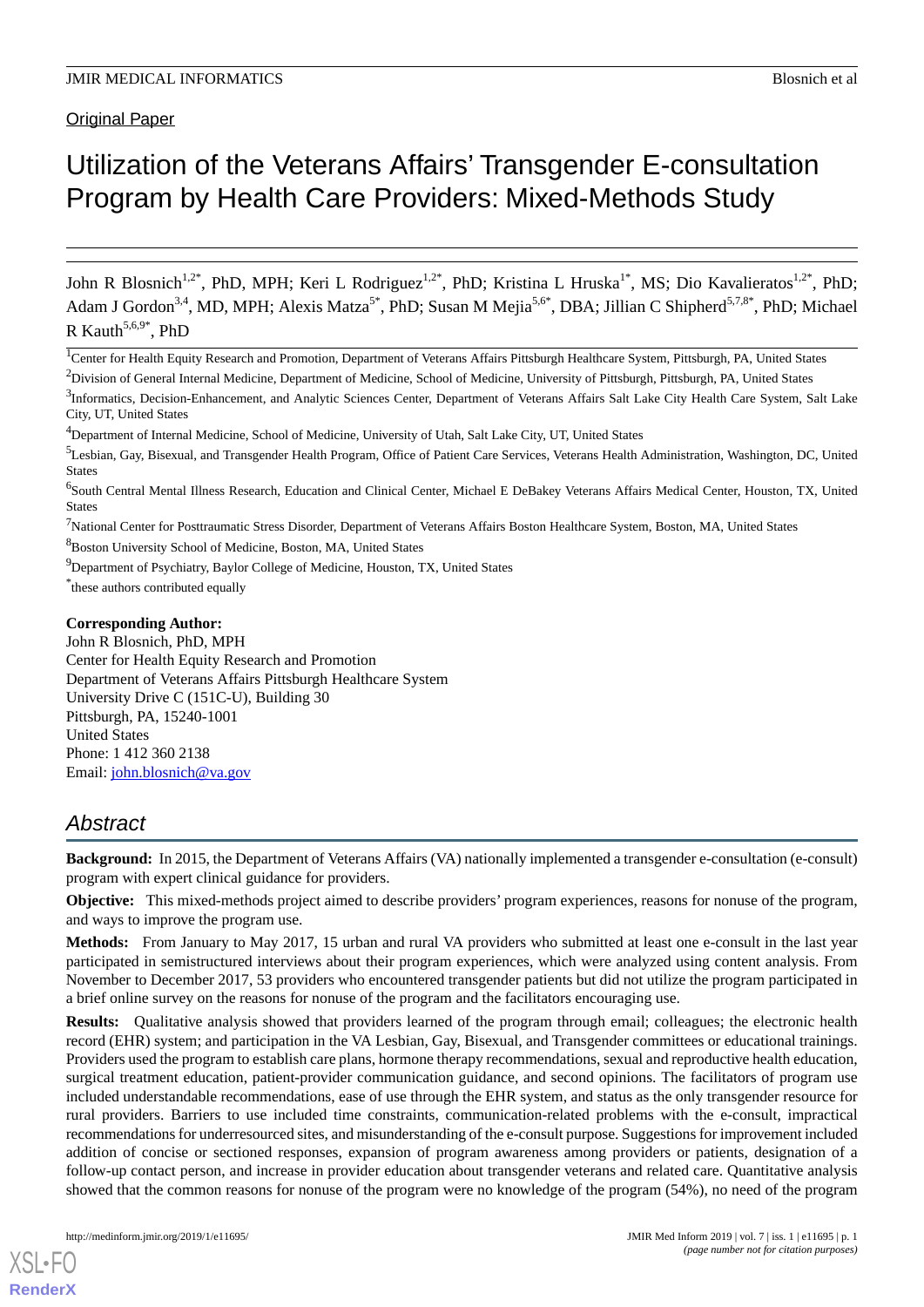(32%), and receipt of help from a colleague outside of e-consult (24%). Common suggestions to improve the program use in quantitative analyses included provision of more information about where to find e-consult in the chart, guidance on talking with patients about the program, and e-mail announcements to improve provider awareness of the program. Post hoc exploratory analyses showed no differences between urban and rural providers.

**Conclusions:** The VA transgender e-consult program is useful for providers, but there are several barriers to implementing recommendations, some of which are especially challenging for rural providers. Addressing the identified barriers and enhancing the facilitators may improve program use and quality care for transgender veterans.

#### *(JMIR Med Inform 2019;7(1):e11695)* doi:  $10.2196/11695$

#### **KEYWORDS**

teleconsultation; telemedicine; transgender persons; veterans; veteran health

# *Introduction*

Transgender is an umbrella term that encompasses individuals with gender identities (ie, the core sense of self as male, female, both, or neither) that conflict with societal prescriptions of masculinity and femininity associated with sex assigned at birth. Transgender individuals experience numerous health disparities [[1\]](#page-11-0) including health risk (eg, victimization [[2\]](#page-11-1)), health outcomes (eg, depression and HIV [[3\]](#page-11-2)), and barriers to health care access [[4\]](#page-11-3), all of which can create complex care needs. In addition, they often require medical care specific to their gender affirmation (ie, gender experience reflecting their gender identity) including mental health services; evaluations for hormone therapy; prescription and monitoring of hormones; gender-affirming surgery and postoperative care; and specialty services such as urology, endocrinology, and speech therapy [[5\]](#page-11-4). In addition to specific services, there are unique needs related to documentation, particularly sex assigned at birth, which health systems often link to other important medical services including laboratory test values, medication dosages, and critical health screens such as breast or prostate examinations. Although awareness of care for transgender patients is growing, health system-level efforts to improve transgender patients' care are limited. There is a paucity of formative research on how providers can collaborate with specialists to obtain expert clinical guidance on transgender-specific care for their transgender patients [[6\]](#page-11-5).

Achieving equity in health and health care, irrespective of gender, is a specific objective for the Department of Veterans Affairs (VA) [[7\]](#page-11-6). The VA has a higher rate of transgender individuals than the United States (US) population [\[8](#page-11-7)], and the transgender veteran population has increased annually in the VA over the last decade [\[9](#page-11-8)]. Recognizing the need to serve transgender veterans, in 2011, the VA issued a national policy on health care for transgender veterans. To increase the VA's capacity to provide high-quality care to transgender veterans, the Lesbian, Gay, Bisexual, and Transgender (LGBT) Health Program in the VA Office of Patient Care Services developed a transgender e-consultation (e-consult) program to provide expert clinical guidance for VA health care providers; the program was implemented nationally in April 2015 and was described previously [\[10](#page-11-9)].

Generally, e-consults provide a technology-based platform through which teams of providers with expertise in a specific medical condition or process of care can assist providers in

 $XS$ -FO **[RenderX](http://www.renderx.com/)** medical centers where experts may not exist locally [[11\]](#page-11-10). The VA program allows transgender veterans to receive health care from their local providers, with remote support from experts in transgender health care, thus reducing or eliminating the need for veterans to travel to tertiary VA sites for care. The program includes interdisciplinary teams with expertise in transgender health care at three sites: Minneapolis, Tucson, and Loma Linda. Each expert team comprises at least 4 members (eg, primary care physician, psychologist, social worker, nurse, endocrinologist, and pharmacist). Consultations typically address 4 main topics: mental health evaluation and hormone readiness (eg, questions about diagnosis of gender dysphoria and assessment of readiness for gender-affirming surgery and hormone therapy); psychotherapy (eg, gender counseling and gender-informed treatment for comorbid conditions); primary medical questions (eg, addressing expected outcomes, assessing medical risks, and recommended monitoring of gender affirmation pharmacologically and medically); and prescription of hormone therapy (eg, how to safely prescribe hormone therapy for gender affirmation).

Since the e-consult is a relatively new resource for VA providers, there is a critical need for formative evaluation that can guide future implementation research [\[12](#page-11-11)] to, for example, examine how this program serves system needs and explore how the program can be improved through minor adjustments. Ultimately, understanding the processes and outcomes of the VA transgender e-consult program is critical for measuring its impact on enhancing care for transgender veterans. This project aimed to describe providers' program experiences through qualitative analysis, determine the reasons for nonuse of the program, and identify methods for improving program use through a quantitative survey.

# *Methods*

#### **Ethical Considerations**

All qualitative activities were conducted as part of a quality-improvement initiative by the directors of VA's LGBT Health Program in the Office of Patient Care Services; therefore, no subject approval or informed consent to participate was required. The quantitative analyses were approved by the Institutional Review Board of the VA Pittsburgh Healthcare System.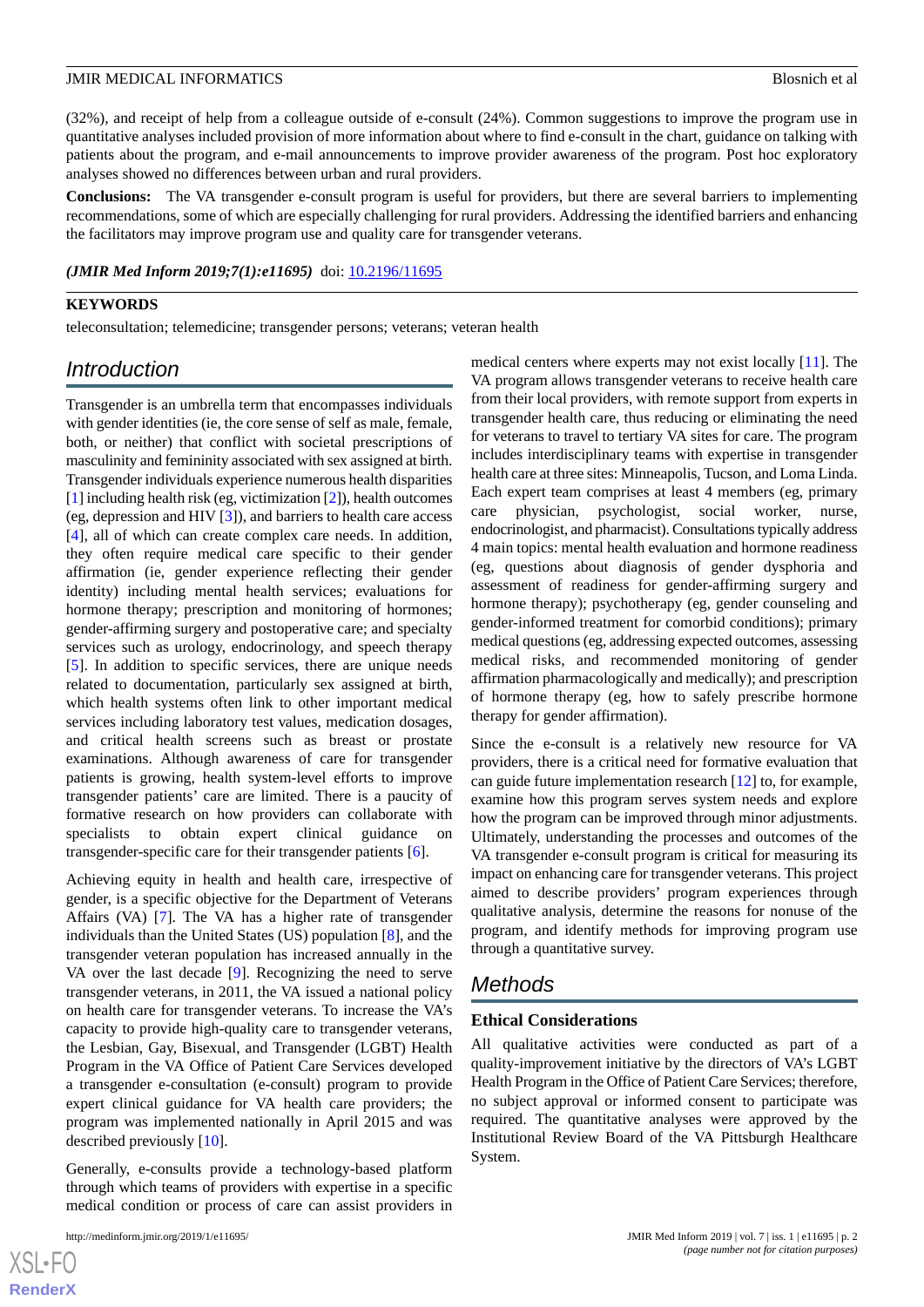#### **Qualitative Methods**

We received the LGBT Health Program's list of unique VA providers who used the VA transgender e-consult program, from the program's national launch in April 2015 through December 2016. We categorized the provider roster by urban and rural sites based on urban-rural definitions of the VA Office of Rural Health [\[13](#page-11-12)]. Subsequently, we randomly selected 32 users from urban sites and 34 users from rural sites. In January 2017, the selected providers received a recruitment email from the LGBT Health Program that explained the project goals and invited them to participate in a 20- to 30-minute semistructured phone interview to discuss their experiences with the transgender e-consult program. Approximately 1 week later, a project team member sent a follow-up email to the pertinent providers and reached out via direct phone calls. These efforts resulted in interviews with 3 urban and 6 rural providers. In May 2017, this process was repeated for providers who had not yet participated in the interviews, resulting in additional interviews with 1 urban and 5 rural providers (a total of 4 urban and 11 rural provider interviews).

With guidance from personnel who direct and administer the e-consult program, we developed a semistructured interview guide based on the most-germane needs identified. The initial set of guiding questions were as follows: How did providers learn about the availability of e-consultation? How useful was the e-consultation response? How did the treatment plan change as a result of the consultation? Were there provider-perceived changes in patient outcomes as a result of the consultation? What were the challenges or limitations of the e-consultation program? From the guiding questions, the project team developed and finalized an interview guide with open-ended questions and additional probes to direct in-depth inquiry. From January to May 2017, a trained interviewer conducted interviews, which were audio-recorded and transcribed for analysis.

Microsoft Word 2016 (Microsoft Corp., Redmond, WA) was used to transcribe the audio recordings verbatim to identify categories across interviews. The interviews were analyzed using conventional qualitative content analysis [[14\]](#page-11-13). Using inductive analysis, the narrative text was reviewed using open coding. The coder read the interview transcripts multiple times to develop and refine categories in order to describe health care providers' experiences using the e-consult program. The lists of categories were sorted and grouped according to similar content for various aspects of providers' experiences in using the program under higher-order headings, with reduction of the data by content areas.

We performed quality control and bias mitigation in several ways. First, an experienced qualitative researcher reviewed the codebook prior to completion of the coding process. Second, the same researcher reviewed 20% (4 transcripts) of the samples of coded transcripts to ensure transparency and comprehensibility in the application of codes. The results were subsequently reviewed and discussed by three of the authors before their finalization.

#### **Quantitative Methods**

For the survey portion of our project, VA's administrative data were extracted from April 1, 2015, through April 1, 2017, for all inpatient and outpatient visits in which a transgender-related International Classification of Diseases (ICD)-9 or ICD-10 diagnosis code was noted for the visit (eg, gender-identity disorder, transsexualism, and personal history of sex reassignment). For each visit, the names of all unique providers who noted the diagnosis code were extracted to create a census of providers who encountered a transgender patient during the study period. The list of providers who had used the transgender e-consult program during the study period was cross-referenced with the total list of providers who encountered a transgender patient, and the providers who used the e-consult were removed. The remaining providers represented the eligible sample of providers who had encountered transgender patients during the study period, but did not utilize the e-consult program  $(n=14,502)$ . Of the eligible providers, a random sample of 300 providers was selected, regardless of the provider type (eg, social worker or primary care physician). Email addresses of all providers were manually collected from the VA's global contact list, and addresses of 279 providers (of 300, 93%) were available, which comprised the analytical sample for this project. Providers received a recruitment email on November 13, 2017, which explained the purpose of the research project and provided a link to a brief 9-item survey on VA's internal network via REDCap (Vanderbilt University, Nashville, TN). Two weeks later (November 27), a second recruitment email was sent to all providers who had not completed the survey.

In the brief online survey, VA providers were asked to identify their discipline from social work, psychology, psychiatry, primary care, primary care nursing, endocrinology, speech therapy, nursing, and other. Providers indicating "other" were asked to elaborate on their answer. Before beginning the project with the VA, providers were asked if they ever received any training on providing health care to transgender patients; response options were yes, >1 hour; yes, >1 to <3 hours; yes, ≥3 hours; and no. Using the same response options, participants were asked if they ever received training when working for the VA. In addition, providers indicated the number of transgender patients they had cared for in the last 12 months. Finally, providers were asked, "Based on your own perception of the VA facility in which you do most of your work, how would you classify your VA facility?" The response options were urban, rural, or highly rural.

Three questions focused on the transgender e-consult program. First, providers indicated if they had ever used the program. For individuals who indicated "yes," they were thanked for their participation, and the survey ended. Individuals who indicated that they had not used the e-consult program received two additional questions. The first queried the providers about the issues that prevented them from using the program, and the response options included the following: I did not know about it, I do not know how to access it, I have not needed to use it yet, I am comfortable with my level of knowledge with transgender care, my patient(s) told me they did not want me to use it, I have a colleague I can call on for help, template takes too long to complete, and other. The second item queried

 $XS$ -FO **[RenderX](http://www.renderx.com/)**

http://medinform.jmir.org/2019/1/e11695/ JMIR Med Inform 2019 | vol. 7 | iss. 1 | e11695 | p. 3 *(page number not for citation purposes)*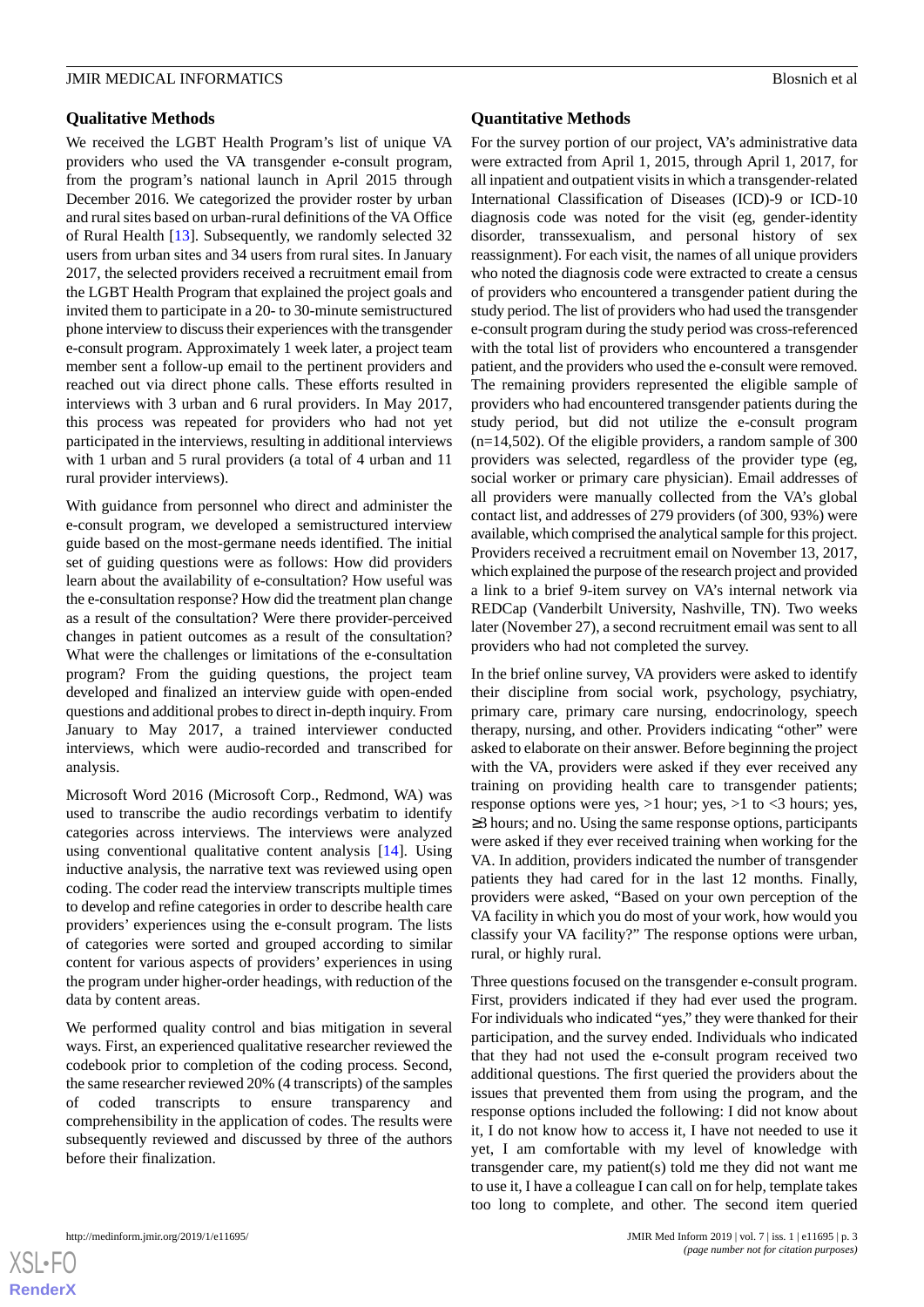providers about the factors that would encourage them to use the program. Response options included the following: provision of more information about where to find e-consult in the chart, allotment of more time to complete an e-consult, encountering more transgender patients, VA-wide email announcements about the program, guidance on how to talk with patients about the program, and other. For both items, providers could choose more than one option, and persons indicating "other" were asked to elaborate on their answer.

Univariate statistics were used to describe the sample. Chi-square tests of independence and *t*-tests were used to examine categorical and mean differences, respectively. All quantitative analyses were conducted using Stata or SE, version 14.2 (StataCorp, College Station, TX). Values of *P*<.05 were considered statistically significant.

# *Results*

# **Qualitative Evaluation**

# *Participant Characteristics*

Of the 15 interview participants included, most were primary care providers (12/15), practiced at VA for >10 years (7/15), categorized their current VA facility as rural (9/15), had no transgender-specific training (9/15), encountered 1 transgender patient in the last year (6/15), and reported that the program was 90%-100% useful for their specific needs (7/15) ([Table 1\)](#page-4-0). In addition, 27 of the total consultations were e-consults, and the majority (9/15) of the providers used the program at least once.

Fourteen VA health care providers participated in a telephone-based interview, of which 1 participant sent written responses via email because they could not schedule an interview. The longest interview lasted for 30 minutes 19 seconds, and the shortest was of 7 minutes 36 seconds; the mean interview time was 18 minutes 9 seconds. Six major areas were identified: how providers learned about the e-consult program, reasons for using the program, results of using the program, facilitators for using the program, barriers to using the program, and suggestions for improving the program. [Table 2](#page-5-0) includes exemplar quotes for each of the following categories identified during qualitative analyses.

# *Ways Providers Learned of the E-Consult Program*

Providers commonly received information about the program through an email from the VA's LGBT Health Program. Local providers or colleagues such as pharmacists, mental health providers (eg, psychologists), and gynecologists also educated interviewees before the e-consult as well as when another provider asked for assistance or advice through "word of mouth." In addition, providers learned about the program by seeing "Transgender E-Consultation" as an option in the VA electronic health record (EHR). Some providers saw this option when entering an e-consult request in a different specialty area, whereas others saw it while going through orders. Other providers learned about the program through participation in

local VA LGBT-specific activities or educational lectures for providers about transgender care.

# *Reasons for Using the E-consult Program*

Providers used the program to create individual patient-care plans, particularly providers with "extremely limited" transgender care experience. Some examples focused on gender-affirming medical care, including determining whether the patient was a good candidate for medical transition and the type of monitoring necessary during the transition process. Others sought recommendations about hormone therapies. Although there were "general medication questions," most asked specific questions about appropriate medication doses and adjustments to optimize therapeutic outcomes and address safety concerns (eg, potential adverse effects). Furthermore, providers used the consult for education about sexual and reproductive health to help make care decisions such as those regarding standard preventative health-screening tests (eg, mammograms for transgender women) and gynecology for transgender men. Others desired education about available surgical treatment options (eg, breast augmentation and bilateral mastectomy). Moreover, providers sought guidance for communication with transgender patients on, for example, information about hormone therapy they should provide their patients and the responses they should expect. E-consults also provided a second opinion when providers were uncertain about a health care decision, especially in complex cases or cases involving high risk. The consults were found to be especially helpful when they confirmed what the provider already informed the patient or helped bolster provider decisions that were made against patient preferences.

# *Results of Using the E-consult Program*

Providers sometimes modified care plans for their transgender patients after obtaining an e-consult response, including a formal diagnosis. Modifications included addition of recommended gender dysphoria evaluations, health screenings, medication monitoring, and meeting standard time frames for follow-up care. Most treatment plan changes were related to dosage of hormone therapy and addition of specialist referrals. Providers who used the program became more comfortable and confident in their assessments and in relaying testing and treatment decisions for transgender patients. Some providers felt confident in their judgment before the e-consult, but a second opinion confirmed what they discussed and decided with the patient. E-consults helped improve patient-provider relationships by placing those interactions and care provision in line with the gender (ie, body, identity, and expression) of their patients. In addition, the e-consults provided patients added motivation to follow recommendations because experienced providers were involved. Moreover, communication during clinic interactions improved because the e-consult request requires providers to answer a number of questions about the patient, which encouraged them to collect additional relevant information from the patient during their visit. Discussing recommendations with their patients allowed them to engage in informed, shared decision making about their care.

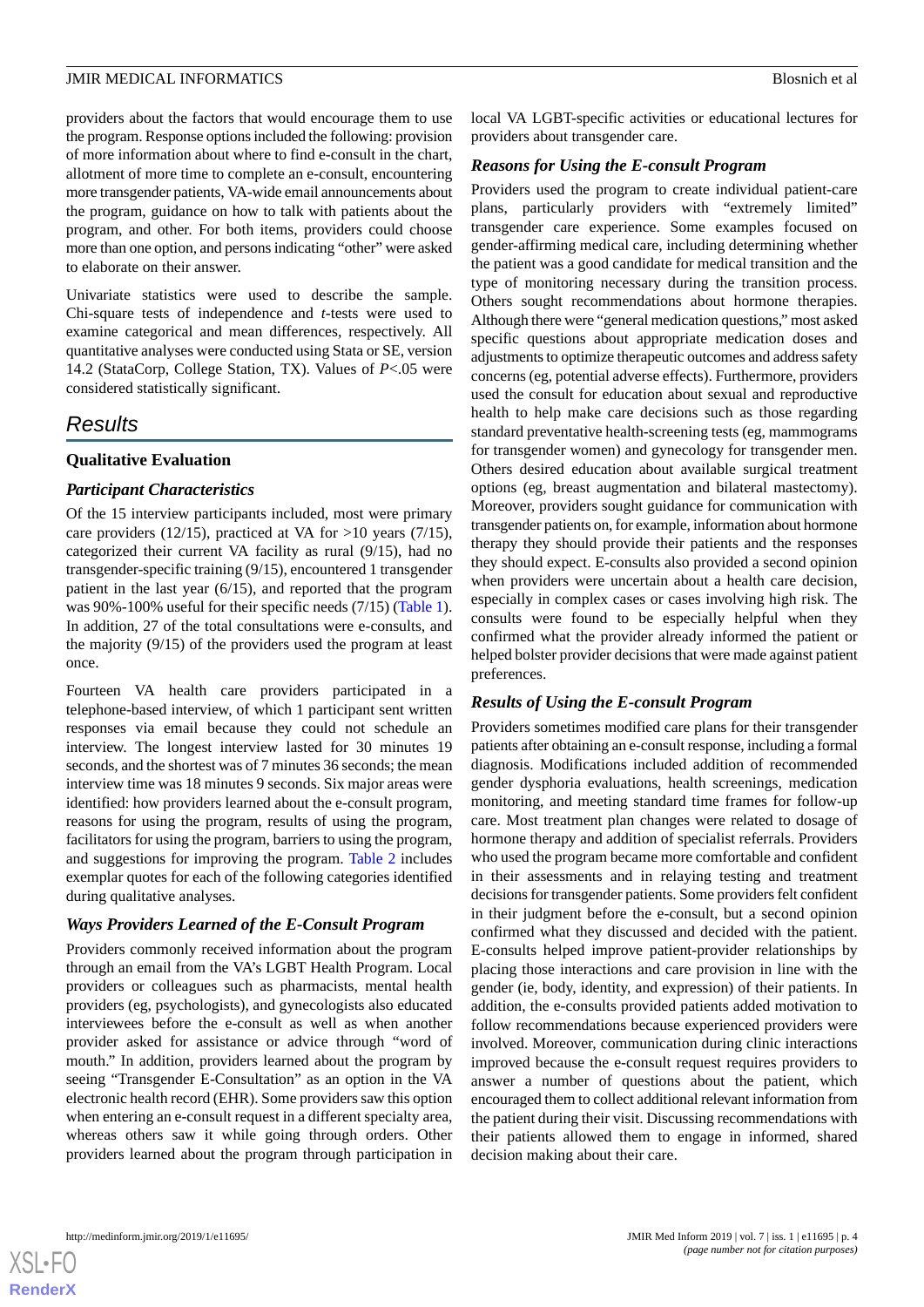# **JMIR MEDICAL INFORMATICS** Blosnich et al

<span id="page-4-0"></span>Table 1. Characteristics of the 15 Department of Veterans Affairs (VA) providers from qualitative interviews.

| Characteristics                                              | Providers, n (%) |
|--------------------------------------------------------------|------------------|
| Type of VA health care provider                              |                  |
| Primary care                                                 | 12(80)           |
| Mental health                                                | 3(20)            |
| Transgender-specific training (in VA and nonVA settings)     |                  |
| $\rm No$                                                     | 9(60)            |
| Yes                                                          | 6(40)            |
| Years in practice at VA                                      |                  |
| 0-3 years                                                    | 3(20)            |
| $>3-5$ years                                                 | 2(13)            |
| $>5-7$ years                                                 | 1(7)             |
| $>7-10$ years                                                | 2(13)            |
| $>10$ years                                                  | 7(47)            |
| Number of transgender patients in the last year              |                  |
| $\mathbf{1}$                                                 | 6(40)            |
| $\overline{c}$                                               | 3(20)            |
| 3                                                            | 3(20)            |
| 4                                                            | 2(13)            |
| $>\!\!5$                                                     | 1(7)             |
| Number of e-consults performed                               |                  |
| $\mathbf{1}$                                                 | 9(60)            |
| $\overline{c}$                                               | 4(27)            |
| 3                                                            | 1(7)             |
| 4                                                            | 0(0)             |
| 5                                                            | 0(0)             |
| 6                                                            | 0(0)             |
| 7                                                            | 1(7)             |
| Usefulness of the e-consult program                          |                  |
| $>90\% - 100\%$                                              | 7(47)            |
| $>80\% - 90\%$                                               | 4(27)            |
| $>70\% - 80\%$                                               | 1(7)             |
| $>$ 60%-70%                                                  | 1(7)             |
| $>50\% - 60\%$                                               | 0(0)             |
| $\leq 50\%$                                                  | 1(7)             |
| No answer                                                    | 1(7)             |
| Location of facility (participant self-report)               |                  |
| Rural                                                        | 9(60)            |
| Urban                                                        | 3(20)            |
| Suburban or mixed                                            | 2(13)            |
| No answer or not asked                                       | 1(7)             |
| Location of facility (defined by the Office of Rural Health) |                  |
| Rural                                                        | 11(73)           |
| Urban                                                        | 4(27)            |

[XSL](http://www.w3.org/Style/XSL)•FO **[RenderX](http://www.renderx.com/)**

http://medinform.jmir.org/2019/1/e11695/ JMIR Med Inform 2019 | vol. 7 | iss. 1 | e11695 | p. 5 *(page number not for citation purposes)*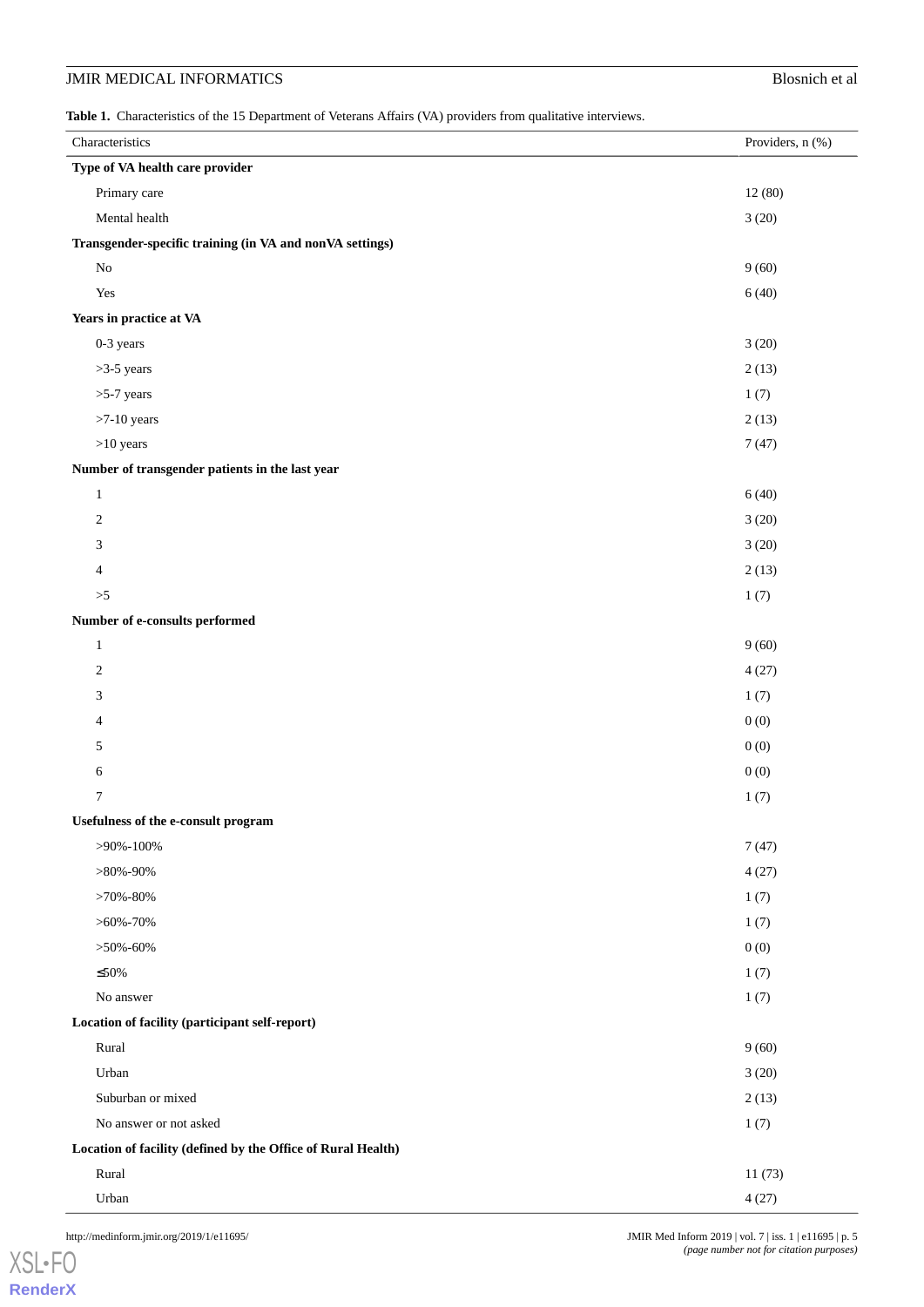# **JMIR MEDICAL INFORMATICS** Blosnich et al

<span id="page-5-0"></span>**Table 2.** Qualitative findings among providers using the Department of Veterans Affairs (VA) transgender e-consult program.

| Categories                                                                                              | Quotation examples                                                                                                                                                                                                                                                                                                                                                                                                                  |  |  |  |
|---------------------------------------------------------------------------------------------------------|-------------------------------------------------------------------------------------------------------------------------------------------------------------------------------------------------------------------------------------------------------------------------------------------------------------------------------------------------------------------------------------------------------------------------------------|--|--|--|
| Topic 1: Ways providers learned of the program                                                          |                                                                                                                                                                                                                                                                                                                                                                                                                                     |  |  |  |
| Email notification                                                                                      | "There was an email with a flyer."                                                                                                                                                                                                                                                                                                                                                                                                  |  |  |  |
| Informed by other staff members                                                                         | "My pharmacist or my mental health provider at the clinic showed me how to access that consult."                                                                                                                                                                                                                                                                                                                                    |  |  |  |
| Via the EHR <sup>a</sup> system                                                                         | "Through the VA Consult Program, through the orders, you can go to the e-consult request<br>and order sections in the records and there's 'Transgender E-Consults' you can click on."                                                                                                                                                                                                                                               |  |  |  |
| Participation in VA LGBT <sup>b</sup> activities and edu-<br>cational trainings                         | "Through one of those lectures that we got about transgender care."                                                                                                                                                                                                                                                                                                                                                                 |  |  |  |
| Topic 2: Reasons for using the program                                                                  |                                                                                                                                                                                                                                                                                                                                                                                                                                     |  |  |  |
| Establish a care plan                                                                                   | "My experience with the gender reassignment is extremely limited."                                                                                                                                                                                                                                                                                                                                                                  |  |  |  |
| Recommendations about hormone-replacement<br>therapies                                                  | "I was having too much testosterone and I needed tosee if I was doing something not quite<br>right. They gave me some tips like, 'Yes, we want this level for the testosterone in order<br>fortransition'."                                                                                                                                                                                                                         |  |  |  |
| Education about sexual and reproductive health<br>care                                                  | "I wasn't sure how to screen her because I didn't knowhow often to get her a mammography."                                                                                                                                                                                                                                                                                                                                          |  |  |  |
| Education about surgical treatment options                                                              | "What options we might have available for surgical interventions."                                                                                                                                                                                                                                                                                                                                                                  |  |  |  |
| Guidance regarding patient-provider communi-<br>cation                                                  | "I typically will ask about what types of responses should I expectWhat should I tell patients<br>about what type of breast size increase they may expect."                                                                                                                                                                                                                                                                         |  |  |  |
| Second opinion                                                                                          | "This fellow is a senior and he's got multiple medical problems and he's on anticoagulants, and<br>lots of cardiac issues, and hormones would be a really bad idea. (I used the consult to) just eval-<br>uate him and see if he's a candidate."                                                                                                                                                                                    |  |  |  |
| Topic 3: Results of using the program                                                                   |                                                                                                                                                                                                                                                                                                                                                                                                                                     |  |  |  |
| Care-plan modifications                                                                                 | "It was helpful for outlining starting medicines and then following the intervals for following<br>those with laboratories."                                                                                                                                                                                                                                                                                                        |  |  |  |
| Increased provider comfort with and confi-<br>dence in transgender care provision                       | "They actually had a template to walk someone through it. And it was exceptional. Because,<br>while I have worked with this population before, I really, at that point, wasn't comfortable<br>starting from scratch in the assessment."                                                                                                                                                                                             |  |  |  |
| Improved patient-provider relationships                                                                 | "I thought (the e-consult) did ask questions that kind of allowed me to ask the patient more<br>questions. So, it kind of delved a bit, so that if you are new to it"                                                                                                                                                                                                                                                               |  |  |  |
| Continued use of the e-consult program                                                                  | "I've only offered it to the one patient, but on multiple occasions."                                                                                                                                                                                                                                                                                                                                                               |  |  |  |
| Topic 4: Facilitators for using the program                                                             |                                                                                                                                                                                                                                                                                                                                                                                                                                     |  |  |  |
| Responses contain understandable and informa-<br>tive recommendations                                   | "I do exactly what they say, and if it doesn't work they say 'This is the next step you should<br>take.' They'll say, 'Go ahead and give us a call back.'"                                                                                                                                                                                                                                                                          |  |  |  |
| Accessibility and ease of program use by<br>providers through the EHR                                   | "It was just on our primary (EHR) page, so it was really easy to find When we put in for consults,<br>it's on the very main screen."                                                                                                                                                                                                                                                                                                |  |  |  |
| Quick response to e-consult request                                                                     | "They answered my inquiry right away."                                                                                                                                                                                                                                                                                                                                                                                              |  |  |  |
| Provider knowledge of the program's existence                                                           | "Knowing it was out there."                                                                                                                                                                                                                                                                                                                                                                                                         |  |  |  |
| Only available transgender-specific resource<br>for providers at rural sites                            | "I don't have much of a choice. The only resource we have is to use the e-consult."                                                                                                                                                                                                                                                                                                                                                 |  |  |  |
| Topic 5: Barriers to using the program                                                                  |                                                                                                                                                                                                                                                                                                                                                                                                                                     |  |  |  |
| Time-consuming process for the provider to<br>submit an e-consult and read through recom-<br>mendations | "They pull in parts of notes from the mental health evaluation, from my evaluation, from all sorts<br>of things. So, the note is not clear when it comes back They probably have a dozen pages where<br>they (explain) hormone levels, when they should be checked It's meant to prevent re-consult,<br>which is frustrating. It's very cumbersomeall that stuff just automatically gets tacked onto the<br>bottom of the consult." |  |  |  |
| Previous e-consult response did not answer the<br>question asked                                        | "One of the responses I received in the e-consult was that I should become an advocate and get<br>more programs. And, honestly, that answer left me feeling demoralized. It was just unrealistic<br>given my workload."                                                                                                                                                                                                             |  |  |  |
| Communication-related problems with e-con-<br>sult                                                      | "It's not really clear from the consult, they want you to submit another e-consultsometimes<br>you may, six months later, have a questionthat may require the submission of a new e-consult<br>(rather than just adding a comment to the existing consult)."                                                                                                                                                                        |  |  |  |

[XSL](http://www.w3.org/Style/XSL)•FO **[RenderX](http://www.renderx.com/)**

```
http://medinform.jmir.org/2019/1/e11695/ JMIR Med Inform 2019 | vol. 7 | iss. 1 | e11695 | p. 6
                                                                         (page number not for citation purposes)
```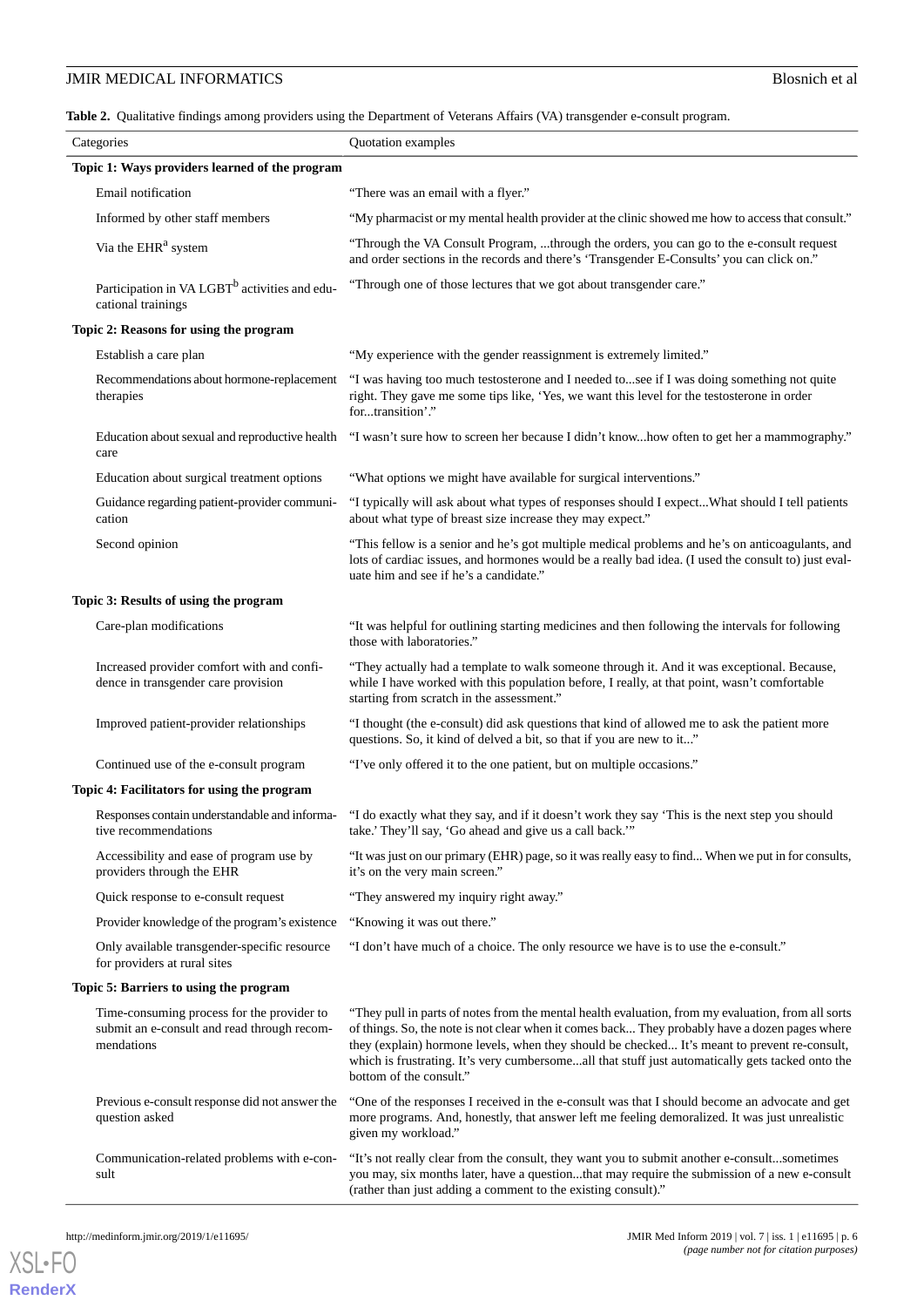| Categories                                  |                                                                                                       | Quotation examples                                                                                                                                                                                                                                                                             |  |  |
|---------------------------------------------|-------------------------------------------------------------------------------------------------------|------------------------------------------------------------------------------------------------------------------------------------------------------------------------------------------------------------------------------------------------------------------------------------------------|--|--|
|                                             | Impractical e-consult recommendations                                                                 | "The recommendation (to) see the patient back in a couple months and the follow-up intervals<br>they recommended, to be honest I can't accommodate."                                                                                                                                           |  |  |
|                                             | Provider misunderstanding of e-consult pur-<br>pose                                                   | "I just don't know why they didn't take the case and take over."                                                                                                                                                                                                                               |  |  |
|                                             | Lack of provider understanding of transgender<br>patients and their specific health care needs        | "I had been kind of thinking of her as a man in my head I had been seeing her for about a year<br>before I had even thought about this I think it was just a lack of awareness."                                                                                                               |  |  |
| Topic 6: Suggestions to improve the program |                                                                                                       |                                                                                                                                                                                                                                                                                                |  |  |
|                                             | Adding concise and sectioned e-consult re-<br>sponses                                                 | "Appropriate hormone levels, intervals for checking labs, any changes in preventative care, if<br>those were in separate sections. Because nowit's just kind of merged into one on-going para-<br>graph."                                                                                      |  |  |
|                                             | Expanding provider and patient awareness<br>about the program                                         | "Perhaps market it moreI'm pretty sure not a lot of people know it exists."                                                                                                                                                                                                                    |  |  |
|                                             | Designating a contact for follow-up after the<br>e-consult                                            | "To have a contact person who I could have more of a dialogue with. There were multiple people<br>contributing to the e-consult, but no one contact person that I could ask logistical questions."                                                                                             |  |  |
|                                             | Increasing provider education about transgen-<br>der veterans and transgender-specific health<br>care | "Maybe a little more education on the consultthe consult education was provided after theylook<br>at things and then they were like, 'Oh, well, this was what you needed to do.' But if, in the consult<br>itself, you list all of the pre-requisites that are necessary (for transitioning)." |  |  |
|                                             | Clarification for providers on e-consult opera-<br>tional processes and timelines                     | "Some idea of the turnaround process would have been helpful."                                                                                                                                                                                                                                 |  |  |
|                                             |                                                                                                       |                                                                                                                                                                                                                                                                                                |  |  |

<sup>a</sup>EHR: electronic health record.

<sup>b</sup>LGBT: lesbian, gay, bisexual, and transgender.

#### *Facilitators for Using the E-consult Program*

E-consult responses contained "timely and up-to date-information" that was useful and easily understood because it did not contain jargon. They appreciated the fact that the e-consult was reviewed by an expert multidisciplinary team in transgender care and saw them as "coaches." The recommendations reportedly provided a clear "road map" for where to start and how to proceed with care. The program was said to be "easy to access" and use through the VA EHR system, which also made it "easier for continuity of care" because information such as test and treatment results can be added, accessed together, reviewed, and incorporated into a patient's care plan.

Providers who used e-consults received responses in a "timely manner," ranging from 2 days to 2 weeks, depending on the question, which was much shorter than the time for other types of consultations they requested in the past. The program made providers aware of other existing health care services and resources (eg, sexual and reproductive health care services). Some rural providers said they used the e-consult program because they believed it was their only available resource for patient-specific transgender health. In particular, providers at rural sites said there were no on-site providers or resources they could consult about care for transgender patients.

#### *Barriers to Using the E-consult Program*

The providers reported that entering the required information to submit an e-consult and reading the responses could be time consuming. For example, providers had to enter extensive patient information, some of which was not directly relevant to their question (eg, "Mental health things like suicide or homicide, interpersonal violence"). Some providers thought the template contained repetitive questions. Others said the

 $XS$  • FO **[RenderX](http://www.renderx.com/)** responses were too long (eg, "If you printed it off, it would probably be like 20 pages long") and not user friendly, including templated information and irrelevant information that they would not use. One provider was frustrated when the response did not address her question and suggested unrealistic and broad changes in her practice.

Communication-related issues were noted with receipt of the response and follow-up questions, some of which related to the technology central to e-consults. For example, in a situation with multiple e-consults for different questions about the same patient over time, it was unclear whether providers should add a new e-consult or add comments to their previous e-consult. Providers were also unable to follow recommendations because they found them impractical or unfeasible (eg, too busy due to their existing workload). Some providers at rural facilities could not follow recommendations because they lacked the necessary local resources, and the e-consult did not help them access the required resources. A few providers misunderstood the e-consult purpose, which led them to misuse the e-consult and question why their request was not met. For example, some providers thought a referral request would result in other providers taking over their patient's care. Some providers did not use e-consult due to a lack of understanding about transgender patients, including dimensions of gender (ie, body, identity, and expression) and transgender-specific health care needs.

#### *Suggestions for Improving the E-consult Program*

Providers suggested streamlining responses into sections to make them easier to read and understand. Redundant or templated sections could be moved to a common share point on the VA intranet. Additionally, providers suggested increasing provider and patient awareness of the program; for example, "Getting information out that, if the veteran has concerns, they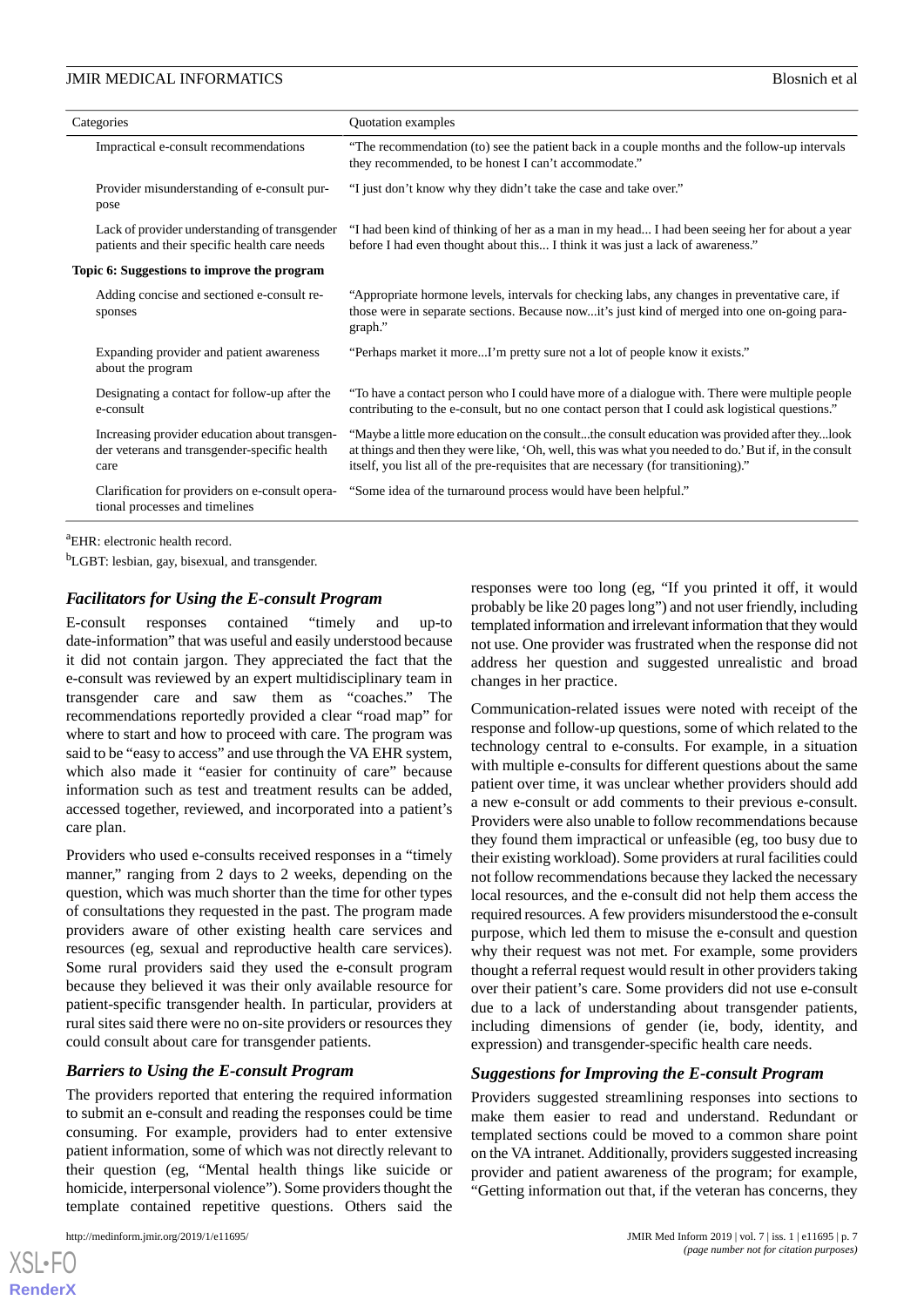can go to their primary care clinics and get the process started, so they don't have to go outside the VA." Providers also suggested designating a point-person after an e-consult is completed, so that providers can follow-up and discuss the issue, and not just receive a one-sided, one-time response. Further, they suggested provision of additional provider education about transgender-specific health care needs through the e-consult and the VA Specialty Care Access Network-Extension for

Community Healthcare Outcomes program. Creation of new programs would help educate providers about transgender veterans, including dimensions of gender and transgender-specific health care. Providers suggested that additional information and clarification be given to providers about the e-consult program's operational processes and timeline for e-consults, including the estimated time required to enter an e-consult request and average wait time for a response.

<span id="page-7-0"></span>**Table 3.** Comparison between urban and rural providers in 53 provider surveys.

| Parameter                                                                  | Urban $(n=35)$ | Rural $(n=18)$   | $P$ value    |  |  |
|----------------------------------------------------------------------------|----------------|------------------|--------------|--|--|
| Discipline, n (%)                                                          |                |                  |              |  |  |
| Social work                                                                | 6(17.6)        | 2(11.1)          | .82          |  |  |
| Psychology                                                                 | 7(20.6)        | 3(16.7)          | $\mathbf{a}$ |  |  |
| Psychiatry                                                                 | 4(11.8)        | 3(16.7)          |              |  |  |
| Primary care                                                               | 5(14.7)        | 3(16.7)          |              |  |  |
| Nursing                                                                    | 5(14.7)        | 4(22.2)          |              |  |  |
| Other                                                                      | 7(20.6)        | 3(16.7)          |              |  |  |
| Training in transgender health prior to working with the VA $^{b}$ , n (%) |                |                  |              |  |  |
| Yes, 1 hour                                                                | 5(14.7)        | 1(5.6)           | .72          |  |  |
| Yes, $>1$ to $<$ 3 hours                                                   | 8(23.5)        | 3(16.7)          |              |  |  |
| Yes, $>3$ hours                                                            | 4(11.8)        | 3(16.7)          |              |  |  |
| None                                                                       | 17(50.0)       | 11(61.1)         |              |  |  |
| Training in transgender health while working with the VA, n (%)            |                |                  |              |  |  |
| Yes                                                                        | 19(57.6)       | 7(38.9)          | .20          |  |  |
| No                                                                         | 14(42.4)       | 11(61.1)         |              |  |  |
| Prior use of transgender e-consult, n (%)                                  |                |                  |              |  |  |
| Yes                                                                        | 2(5.9)         | 3(16.7)          | .33          |  |  |
| N <sub>o</sub>                                                             | 32(94.1)       | 15(83.3)         |              |  |  |
| Reasons for nonuse of the e-consult, n (%)                                 |                |                  |              |  |  |
| Did not know about it                                                      | 17(50.0)       | 12(66.7)         | .25          |  |  |
| Do not know how to access it                                               | 7(20.6)        | 5(27.8)          | .56          |  |  |
| Have not needed to use it yet                                              | 12(35.3)       | 5(27.8)          | .58          |  |  |
| Comfortable with knowledge of transgender care                             | 6(17.6)        | 1(5.6)           | .40          |  |  |
| Patient(s) told me they did not want me to use it                          | $\mathbf{0}$   | $\boldsymbol{0}$ |              |  |  |
| I have a colleague I can call on for help                                  | 11(32.3)       | 2(11.1)          | .18          |  |  |
| Template takes too long to complete                                        | $\mathbf{0}$   | $\mathbf{0}$     |              |  |  |
| Suggestions to encourage use of the e-consult, $n$ (%)                     |                |                  |              |  |  |
| More information about where to find e-consult in the chart                | 18 (52.9)      | 11(61.1)         | .57          |  |  |
| Have more time to complete an e-consult                                    | 6(17.6)        | 4(22.2)          | .72          |  |  |
| Seeing more transgender patients                                           | 10(29.4)       | 5(27.8)          | .90          |  |  |
| VA-wide email announcements about the program                              | 14(41.2)       | 9(50.0)          | .54          |  |  |
| Guidance on how to talk with patients about the program                    | 17(50.0)       | 8(44.4)          | .70          |  |  |
| Number of years working in VA, mean (SD)                                   | 7.0(0.8)       | 6.8(1.4)         | .45          |  |  |

<sup>a</sup>Not applicable.

<sup>b</sup>VA: Department of Veterans Affairs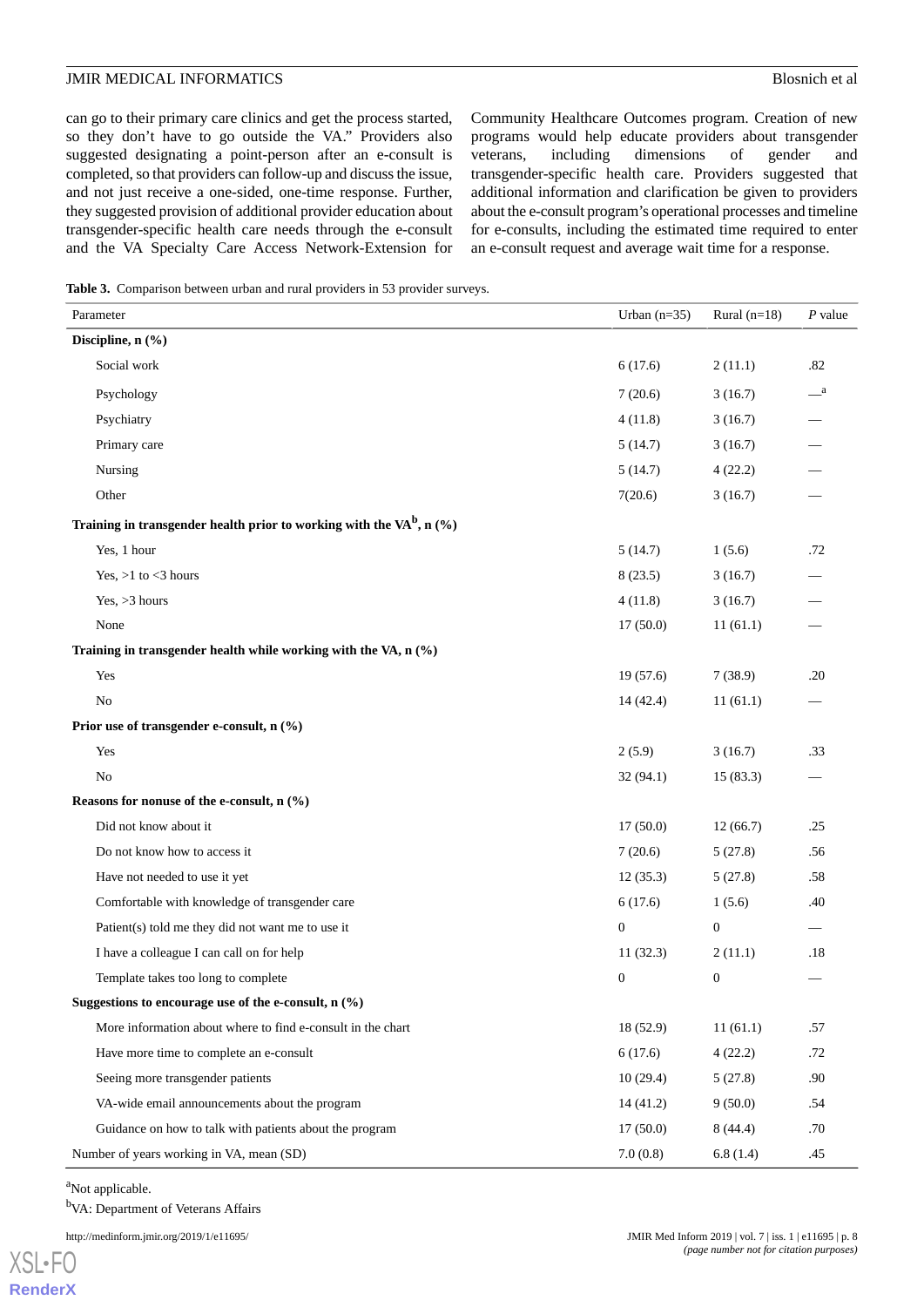# *Overall Analysis*

Comparison of the three demographic characteristics between the census of providers who had encountered a transgender patient during the study period and the random sample of survey participants showed no significant differences in facilities  $(P=0.36)$ , number of visits  $(P=0.48)$ , and number of patients (*P*=.31) (data not shown). Of the 279 eligible providers, 53 responded to the survey (19% response rate). Providers were evenly distributed across disciplines [\(Table 3\)](#page-7-0).

Among primary care practitioners, 5 were physicians, 3 were nurse practitioners, and 10 were "other" (ie, nurse practitioner in gynecology, art therapist, blind rehabilitation, clinical pharmacy specialist, physician in physical medicine and rehabilitation, nonspecific primary care provider, certified nutrition specialist, psychiatric nurse practitioner, registered dietitian nutritionist, vascular surgeon, or inpatient physician). On an average, the practitioners worked in the VA for 6.9 years (SD 5.3; range,  $\leq$ 1-25 years). A total of 35 respondents (66%) viewed their VA facility as urban; 15 (28%), as rural; and 3 (6%), as highly rural.

<span id="page-8-0"></span>Over half (53%) of the sample had no training in providing transgender health care before working in the VA. Among those who had prior training, 11% had 1 hour, 21% had  $>1$  to  $<$ 3



hours, and 15% had > 3 hours of training. In addition, half of the sample (50%) indicated that while they were working for the VA, they received some form of training on providing care for transgender patients.

Nearly one-third (32%) of the providers encountered only 1 transgender patient in the previous 12 months, and 5 providers (9%) did not encounter any transgender patients in the last 12 months. The majority of the providers (87%) had encountered 1-9 transgender patients over the last 12 months, and 2 providers encountered >10 transgender patients.

The most-common reasons for nonuse of the e-consult were as follows: no knowledge about it, no need for it, and receipt of help from a colleague ([Figure 1](#page-8-0)). The most-common suggestions to improve the program use were provision of more information about how to find and access e-consult through the EHR, VA-wide email announcements about the program, and guidance on how to talk with patients about the program [\(Figure 2](#page-9-0)).

# *Urban and Rural Differences*

Post hoc exploratory analyses were conducted on the basis of the self-reported locale of the providers. Rural and highly rural respondents were combined in one category because of the small number of providers in highly rural facilities. We found no overall differences between urban and rural providers ([Table](#page-7-0) [3\)](#page-7-0).



A=did not know about program; B=did not know how to access; C=have not needed to use it yet; D=comfortable with my knowledge of transgender care; E=patient did not want me to use it; F=call on a colleague; G=template takes too long to complete

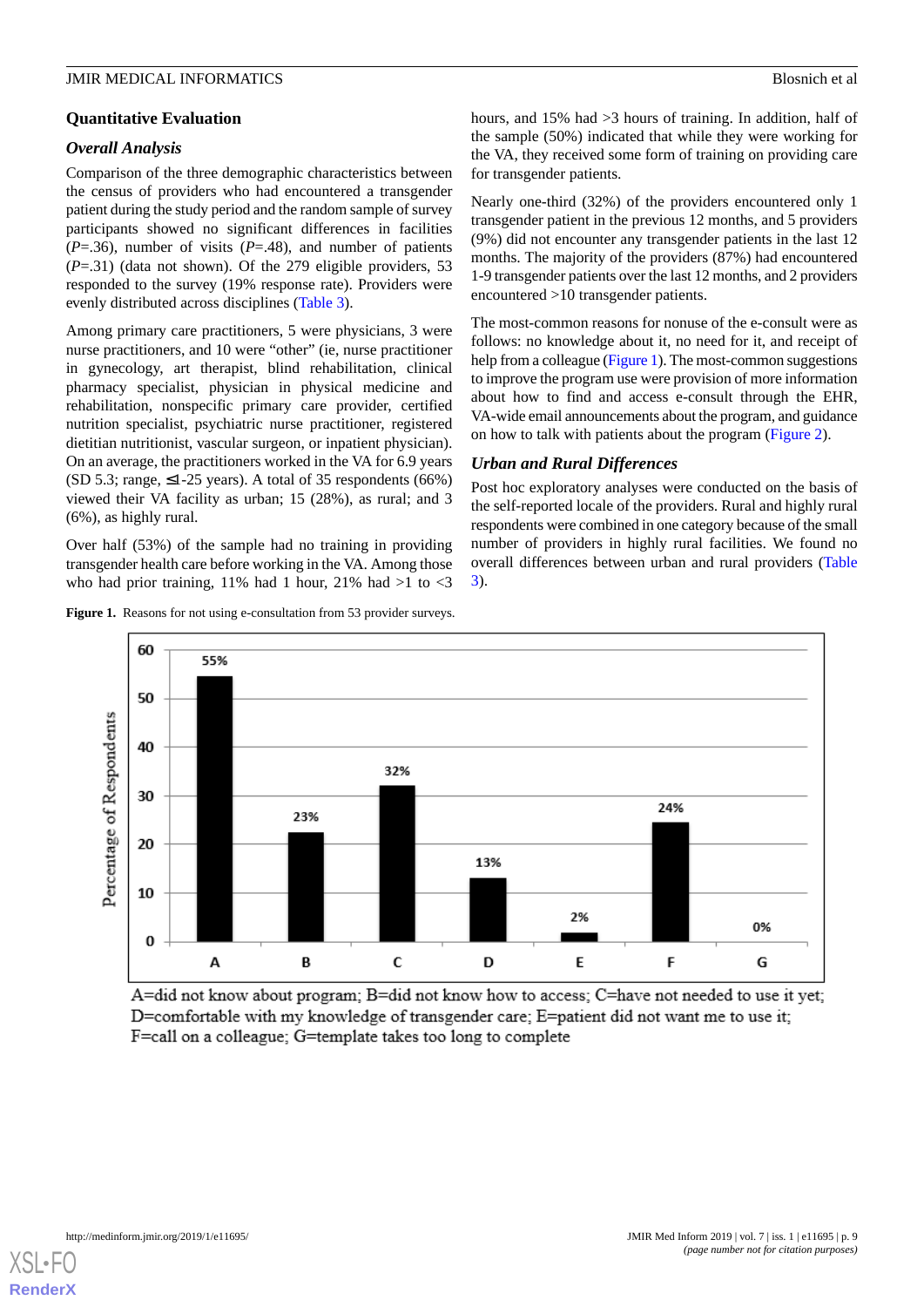<span id="page-9-0"></span>**Figure 2.** How to improve use of e-consultation from 53 provider surveys. VA: Department of Veterans Affairs.



A=more information about where to find e-consult in the chart; B=have more time to complete an e-consult; C=seeing more transgender patients; D=VA-wide email announcements about the program; E=Guidance on how to talk with patients about the program

# *Discussion*

#### **Principal Findings**

Increase of provider knowledge about transgender patients' needs can reduce misconceptions and stigma and facilitate high-quality care provision  $[1,15]$  $[1,15]$  $[1,15]$  $[1,15]$ . The VA has improved transgender health care by becoming the first and largest US health care system to design and implement a national e-consult program for transgender health care to "respond to specific inquiries on a case-by-case basis" [\[10](#page-11-9)].

Because formal transgender health care is relatively new to the VA, it is crucial to understand health care providers' experiences with a program designed to enhance their practice. Lessons learned can guide improvement and inform other health care organizations that may want to develop or replicate such a program. Some large health care organizations have implemented e-consult programs for several system needs, mainly those facilitating low-cost connections with specialists and continuity of care within the system [[16](#page-11-15)[-18](#page-11-16)]. The implementation of e-consults as a relatively inexpensive, structural service that consolidates clinical expertise into an accessible resource can be an asset for vulnerable populations and providers who serve them. Our study revealed the abovementioned assets among providers caring for patients who are transgender (eg, increased provider comfort with and confidence in transgender care provision) and elucidated the importance of the program in ensuring flexibility in response to provider's dynamic needs (eg, structured responses to reduce response time).

Because the VA operates the single-largest health care system in the United States, we were able to specifically examine the experiences of providers at rural sites. Qualitative data showed that rural providers who have used e-consult faced unique challenges in providing quality care to transgender veterans. In particular, they did not have on-site providers with knowledge

[XSL](http://www.w3.org/Style/XSL)•FO **[RenderX](http://www.renderx.com/)**

of and experience in transgender-specific care, who they could consult about the veteran. At times, they were unable to follow the e-consult recommendations they received for a specific patient, because the recommendations were not feasible at their location. Thus, the e-consult program did not provide local resources needed to follow providers' advice. These themes highlight a conundrum that required more directed inquiry, such as exploring how providers in rural areas can deliver the same quality of care as their urban peers, consolidating e-consult responses to rural providers in order to develop tailored guidelines for providing transgender care in underresourced areas, or convening system-focused consensus meetings to bring together providers and administrators from both urban and rural settings to discuss creative quality-improvement strategies.

Although our quantitative analyses showed no statistically significant differentiation between urban and rural providers, the results suggested that rural respondents may be less likely than their urban peers to indicate that they have colleagues who can be informally called for help, reiterating that rural areas generally have limitations to health care infrastructure and availability of providers [\[19](#page-11-17)-[21\]](#page-11-18), which could have negative effects for care of unique minority populations such as transgender individuals [[22-](#page-11-19)[24\]](#page-12-0). Further research is needed to develop a better understanding of transgender health from the inputs of both providers and patients, specifically in rural settings.

Our results are consistent with existing research findings that highlight ongoing barriers to provision of quality transgenderspecific care in VA and nonVA settings [\[25](#page-12-1)[-28](#page-12-2)]. Although continually revised standards of care for transgender patients have been available through the World Professional Association for Transgender Health for over 2 decades [[29\]](#page-12-3), the majority of health care professionals do not receive training in transgender health [\[1](#page-11-0)]. For instance, in a survey of 132 deans representing medical schools in the United States and Canada, one-third reported 0 hours of LGBT-related content delivered during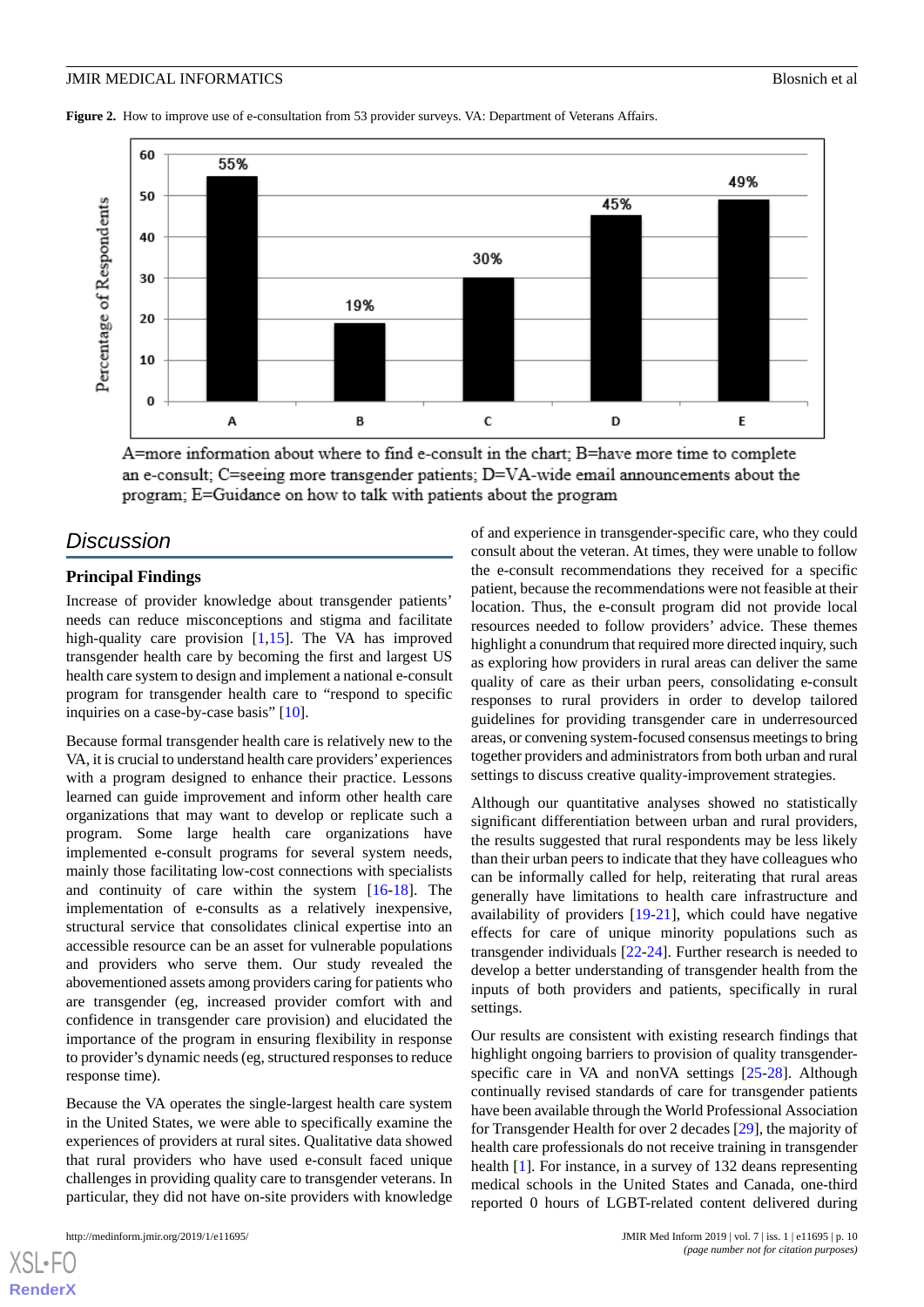clinical training years and only 30% reported inclusion of gender transition in the required curriculum [\[30](#page-12-4)]. In a sample of nearly 250 third- and fourth-year medical students, only 56% chose the correct definition of the term "transgender" [[31\]](#page-12-5). Unsurprisingly, some of the frequently cited barriers to accessing care among transgender patients are the lack of knowledgeable providers (regarding body, identity, expression, etc, for transgender patients and transgender-specific care) [\[15](#page-11-14),[32](#page-12-6)[,33](#page-12-7)] or the need for the patient to educate the provider [\[4](#page-11-3)], which may be magnified for patients in rural and remote locations [[22](#page-11-19)[,34](#page-12-8)]. Although medical training and curriculum need to include transgender topics [\[35](#page-12-9)], health systems face a concomitant, immediate need to equip current providers with necessary resources in order to provide transgender-specific health care for transgender patients.

### **Limitations**

We noted several limitations to our study. The qualitative analyses relied on self-reported data from interviews with providers who used the VA transgender e-consult program, which may not replicate direct observational data. Although our relatively small and homogeneous sample was suitable for qualitative analysis, we may not have captured the full range of provider experiences with the VA transgender e-consult program. Notably, the majority of the sample had only used the e-consult program once and one person had used it 7 times; perceptions of the program could vary based on familiarity. In addition, due to the qualitative nature of the study, our results may not be representative or generalizable; this limitation should be considered when interpreting the results before applying our conclusions to other providers and settings.

For the quantitative survey, we identified providers who encountered transgender patients (ie, the use of ICD-9 and ICD-10 diagnosis codes), which is a proxy method of identifying transgender patients; therefore, the sampling may have resulted in a conservative estimate of providers. The quantitative response rate was low, limiting the statistical power of analyses and generalizability of findings. Moreover, because we did not have data on the disciplines for the 14,502 providers in the pool that was sampled, we could not ascertain if providers from certain disciplines were more inclined to respond to the survey, which may have introduced response bias. Future studies with more-frequent and varied follow-up strategies to increase the

response rate could alleviate issues of generalizability and response bias. Furthermore, as a pilot study, the survey was limited in scope and did not collect additional information about providers (eg, sex, race or ethnicity, and granular data regarding specialty training).

#### **Conclusions**

This mixed-methods study offers insight into provider experiences with the VA transgender e-consult program and conveys lessons of implementation that can guide other health care organizations to create similar programs (eg, better and more-frequent advertising of the program, infographics or examples about how to initiate an e-consult, or structured advice for providers to talk with patients about e-consults). Our results suggest that the program is useful for providers, but there are several barriers to its use among providers. Additionally, rural providers face unique challenges in care provision for transgender patients, including the lack of access to necessary resources.

Future studies with a larger, more-diverse sample of urban and rural health care providers as well transgender veterans who were involved in the e-consult program (patients must consent for their providers to submit an e-consult) are warranted. The present study included only the providers who asked for e-consults and not the providers who answered the e-consults. Further research, probably via a dyadic approach, could better investigate the entire course of e-consult use. Additionally, a global study of VA e-consults would allow comparisons across consult content (eg, diabetes, dermatology-related, and transgender care) to discern challenges that may be universal to the e-consult format in contrast to challenges that may be unique based on the health care need. Examining transgender e-consults from the patient's perspective would allow the health system and its providers to learn how consumer experience (eg, patient-provider interactions, patient outcomes, or satisfaction) may be influenced by the use of e-consults [\[36](#page-12-10)].

In summary, an e-consult is a relatively low-cost system improvement that health care organizations can implement to support providers in caring for transgender patients. As examples of best-practice suggestions for transgender health accumulate [[37](#page-12-11)[-39](#page-12-12)], feasible, in-house resources will be key for their replication and adaptation across health care organizations.

# **Acknowledgments**

This work was supported by a pilot research award from the Department of Veterans Affairs (VA) Center for Health Equity Research and Promotion Competitive Pilot Program (PI: JRB; XIP-72-006) and the VA Health Services Research and Development Career Development Award (PI: JRB; CDA-14-408). The views expressed in this article are those of the authors and do not necessarily reflect the position or policy of the VA or the United States Government.

#### **Authors' Contributions**

JRB, KLR, AJG, AM, JCS, MRK, and SMM contributed to the project concept and design. KLH conducted the interviews. KLH and DK coded the interviews, and KLH and KLR completed the qualitative analysis. JBR completed all quantitative analyses. All authors contributed substantially to the manuscript preparation and review.

#### **Conflicts of Interest**

None declared.

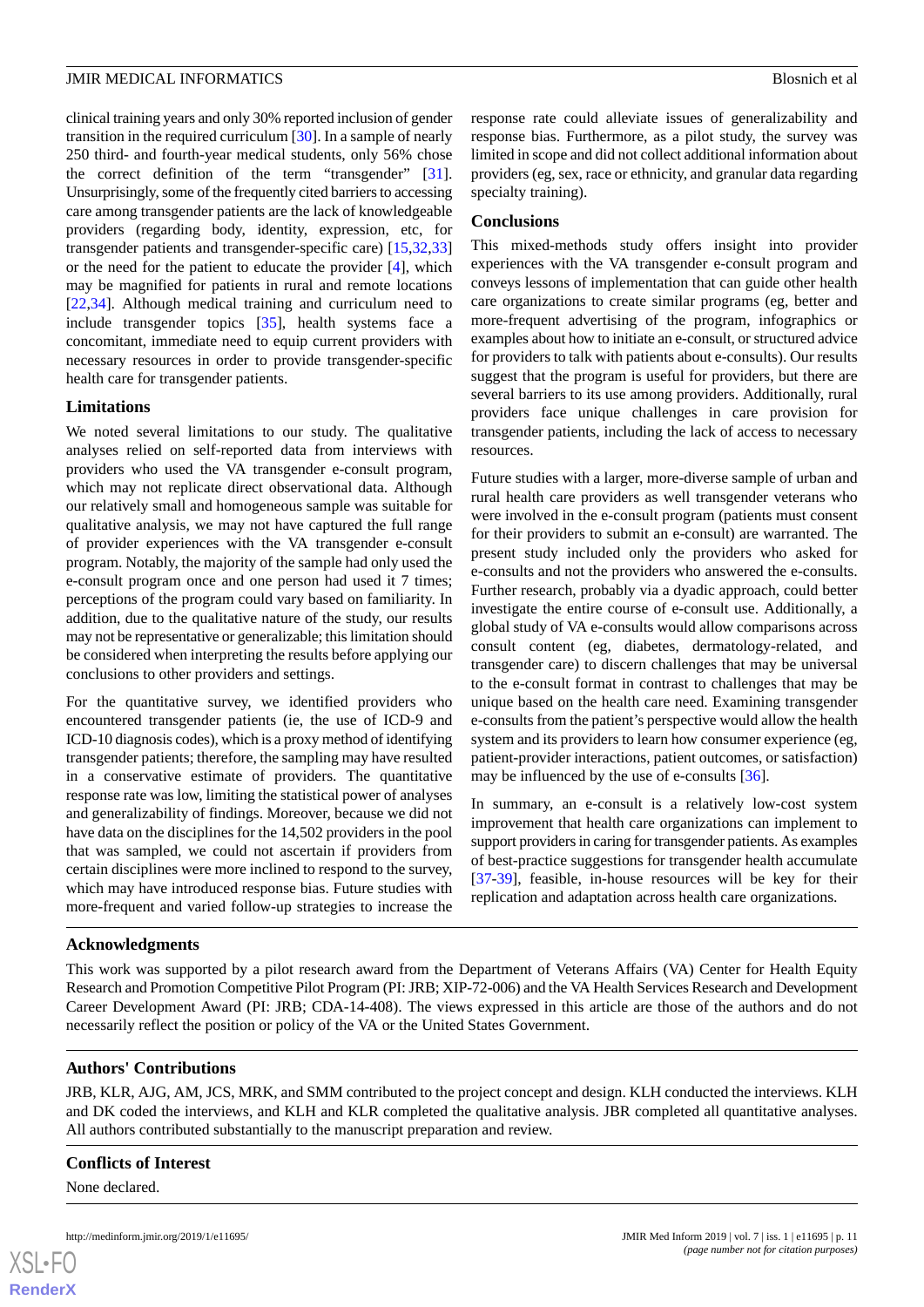# **References**

- <span id="page-11-0"></span>1. Institute of Medicine. The Health of Lesbian, Gay, Bisexual, and Transgender People: Building a Foundation for Better Understanding. Washington, DC: Institute of Medicine; 2011:13.
- <span id="page-11-2"></span><span id="page-11-1"></span>2. Stotzer RL. Violence against transgender people: A review of United States data. Aggression and Violent Behavior 2009 May;14(3):170-179. [doi: [10.1016/j.avb.2009.01.006\]](http://dx.doi.org/10.1016/j.avb.2009.01.006)
- 3. Brown GR, Jones KT. Mental Health and Medical Health Disparities in 5135 Transgender Veterans Receiving Healthcare in the Veterans Health Administration: A Case–Control Study. LGBT Health 2016 Apr;3(2):122-131. [doi: [10.1089/lgbt.2015.0058](http://dx.doi.org/10.1089/lgbt.2015.0058)]
- <span id="page-11-3"></span>4. Grant J, Mottet L, Tanis J, Herman J, Harrison J, Keisling M. National Transgender Discrimination Survey Report on HealthHealth Care. Washington, D. C.: National Center for Transgender Equality and the the National Gay and Lesbian Task Force; 2010. URL: [https://cancer-network.org/wp-content/uploads/2017/02/](https://cancer-network.org/wp-content/uploads/2017/02/National_Transgender_Discrimination_Survey_Report_on_health_and_health_care.pdf ) [National\\_Transgender\\_Discrimination\\_Survey\\_Report\\_on\\_health\\_and\\_health\\_care.pdf](https://cancer-network.org/wp-content/uploads/2017/02/National_Transgender_Discrimination_Survey_Report_on_health_and_health_care.pdf ) [\[WebCite Cache ID 72kLetqZc](http://www.webcitation.org/

                                72kLetqZc)]
- <span id="page-11-5"></span><span id="page-11-4"></span>5. Legato MJ, editor. Standards of Care for the Health of Transsexual, Transgender, and Gender-Nonconforming People: An Introduction. In: Principles of Gender-Specific Medicine: Gender in the Genomic Era. Cambridge, MA: Academic Press; 2017:69-75.
- <span id="page-11-6"></span>6. Lutwak N, Byne W, Erickson-Schroth L, Keig Z, Shipherd J, Mattocks K, et al. Transgender veterans are inadequately understood by health care providers. Mil Med 2014;179(5):483-485. [doi: [10.7205/MILMED-D-14-0000](http://dx.doi.org/10.7205/MILMED-D-14-0000)]
- <span id="page-11-7"></span>7. Department of Veterans Affairs, Veterans Health Administration. VA Health Care. 2018. VHA strategic plan FY 2013-2018 2013 URL: [https://www.va.gov/health/docs/VHA\\_STRATEGIC\\_PLAN\\_FY2013-2018.pdf](https://www.va.gov/health/docs/VHA_STRATEGIC_PLAN_FY2013-2018.pdf) [accessed 2018-09-27] [[WebCite](http://www.webcitation.org/

                                72kMSNQ2c) [Cache ID 72kMSNQ2c](http://www.webcitation.org/

                                72kMSNQ2c)]
- <span id="page-11-8"></span>8. Blosnich JR, Brown GR, Shipherd, PhD JC, Kauth M, Piegari RI, Bossarte RM. Prevalence of Gender Identity Disorder and Suicide Risk Among Transgender Veterans Utilizing Veterans Health Administration Care. Am J Public Health 2013 Oct;103(10):e27-e32. [doi: [10.2105/AJPH.2013.301507\]](http://dx.doi.org/10.2105/AJPH.2013.301507)
- <span id="page-11-9"></span>9. Kauth MR, Shipherd JC, Lindsay J, Blosnich JR, Brown GR, Jones KT. Access to Care for Transgender Veterans in the Veterans Health Administration: 2006–2013. Am J Public Health 2014 Sep;104(S4):S532-S534. [doi: [10.2105/AJPH.2014.302086\]](http://dx.doi.org/10.2105/AJPH.2014.302086)
- <span id="page-11-10"></span>10. Shipherd JC, Kauth MR, Matza A. Nationwide Interdisciplinary E-Consultation on Transgender Care in the Veterans Health Administration. Telemedicine and e-Health 2016 Dec;22(12):1008-1012. [doi: [10.1089/tmj.2016.0013](http://dx.doi.org/10.1089/tmj.2016.0013)]
- <span id="page-11-11"></span>11. Vimalananda VG, Gupte G, Seraj SM, Orlander J, Berlowitz D, Fincke BG, et al. Electronic consultations (e-consults) to improve access to specialty care: A systematic review and narrative synthesis. J Telemed Telecare 2015 May 20;21(6):323-330. [doi: [10.1177/1357633X15582108\]](http://dx.doi.org/10.1177/1357633X15582108)
- <span id="page-11-13"></span><span id="page-11-12"></span>12. Stetler CB, Legro MW, Wallace CM, Bowman C, Guihan M, Hagedorn H, et al. The Role of Formative Evaluation in Implementation Research and the QUERI Experience. J Gen Intern Med 2006 Feb;21(S2):S1-S8. [doi: [10.1111/j.1525-1497.2006.00355.x\]](http://dx.doi.org/10.1111/j.1525-1497.2006.00355.x) [Medline: [16637954\]](http://www.ncbi.nlm.nih.gov/entrez/query.fcgi?cmd=Retrieve&db=PubMed&list_uids=16637954&dopt=Abstract)
- <span id="page-11-14"></span>13. West AN, Lee RE, Shambaugh-Miller MD, Bair BD, Mueller KJ, Lilly RS, et al. Defining "rural" for veterans' health care planning. J Rural Health 2010;26(4):301-309. [doi: [10.1111/j.1748-0361.2010.00298.x](http://dx.doi.org/10.1111/j.1748-0361.2010.00298.x)] [Medline: [21029164\]](http://www.ncbi.nlm.nih.gov/entrez/query.fcgi?cmd=Retrieve&db=PubMed&list_uids=21029164&dopt=Abstract)
- <span id="page-11-15"></span>14. Elo S, Kyngäs H. The qualitative content analysis process. J Adv Nurs 2008 Apr;62(1):107-115. [doi: [10.1111/j.1365-2648.2007.04569.x\]](http://dx.doi.org/10.1111/j.1365-2648.2007.04569.x) [Medline: [18352969\]](http://www.ncbi.nlm.nih.gov/entrez/query.fcgi?cmd=Retrieve&db=PubMed&list_uids=18352969&dopt=Abstract)
- 15. Safer JD, Coleman E, Feldman J, Garofalo R, Hembree W, Radix A, et al. Barriers to healthcare for transgender individuals. Curr Opin Endocrinol Diabetes Obes 2016 Apr;23(2):168-171 [[FREE Full text](http://europepmc.org/abstract/MED/26910276)] [doi: [10.1097/MED.0000000000000227](http://dx.doi.org/10.1097/MED.0000000000000227)] [Medline: [26910276](http://www.ncbi.nlm.nih.gov/entrez/query.fcgi?cmd=Retrieve&db=PubMed&list_uids=26910276&dopt=Abstract)]
- <span id="page-11-16"></span>16. Liddy C, Drosinis P, Keely E. Electronic consultation systems: worldwide prevalence and their impact on patient care-a systematic review. Fam Pract 2016 Dec;33(3):274-285. [doi: [10.1093/fampra/cmw024\]](http://dx.doi.org/10.1093/fampra/cmw024) [Medline: [27075028\]](http://www.ncbi.nlm.nih.gov/entrez/query.fcgi?cmd=Retrieve&db=PubMed&list_uids=27075028&dopt=Abstract)
- <span id="page-11-17"></span>17. Nijland N, van Gemert-Pijnen JEWC, Boer H, Steehouder MF, Seydel ER. Increasing the use of e-consultation in primary care: results of an online survey among non-users of e-consultation. Int J Med Inform 2009 Oct;78(10):688-703. [doi: [10.1016/j.ijmedinf.2009.06.002\]](http://dx.doi.org/10.1016/j.ijmedinf.2009.06.002) [Medline: [19625210](http://www.ncbi.nlm.nih.gov/entrez/query.fcgi?cmd=Retrieve&db=PubMed&list_uids=19625210&dopt=Abstract)]
- 18. Tuot DS, Leeds K, Murphy EJ, Sarkar U, Lyles CR, Mekonnen T, et al. Facilitators and barriers to implementing electronic referral and/or consultation systems: a qualitative study of 16 health organizations. BMC Health Serv Res 2015 Dec 19;15:568 [[FREE Full text](https://bmchealthservres.biomedcentral.com/articles/10.1186/s12913-015-1233-1)] [doi: [10.1186/s12913-015-1233-1\]](http://dx.doi.org/10.1186/s12913-015-1233-1) [Medline: [26687507](http://www.ncbi.nlm.nih.gov/entrez/query.fcgi?cmd=Retrieve&db=PubMed&list_uids=26687507&dopt=Abstract)]
- <span id="page-11-19"></span><span id="page-11-18"></span>19. Johnson ME, Brems C, Warner TD, Roberts LW. Rural-urban health care provider disparities in Alaska and New Mexico. Adm Policy Ment Health 2006 Jul;33(4):504-507. [doi: [10.1007/s10488-005-0001-7\]](http://dx.doi.org/10.1007/s10488-005-0001-7) [Medline: [16220242\]](http://www.ncbi.nlm.nih.gov/entrez/query.fcgi?cmd=Retrieve&db=PubMed&list_uids=16220242&dopt=Abstract)
- 20. Laditka JN, Laditka SB, Probst JC. Health care access in rural areas: evidence that hospitalization for ambulatory care-sensitive conditions in the United States may increase with the level of rurality. Health Place 2009 Sep;15(3):731-740. [doi: [10.1016/j.healthplace.2008.12.007](http://dx.doi.org/10.1016/j.healthplace.2008.12.007)] [Medline: [19211295](http://www.ncbi.nlm.nih.gov/entrez/query.fcgi?cmd=Retrieve&db=PubMed&list_uids=19211295&dopt=Abstract)]
- 21. Douthit N, Kiv S, Dwolatzky T, Biswas S. Exposing some important barriers to health care access in the rural USA. Public Health 2015 Jun;129(6):611-620. [doi: [10.1016/j.puhe.2015.04.001](http://dx.doi.org/10.1016/j.puhe.2015.04.001)] [Medline: [26025176](http://www.ncbi.nlm.nih.gov/entrez/query.fcgi?cmd=Retrieve&db=PubMed&list_uids=26025176&dopt=Abstract)]
- 22. Knutson D, Koch J, Arthur T, Mitchell T, Martyr M. Trans broken arm: Health care stories from transgender people in rural areas. J Res Woman Gender 2017;7:30-46.

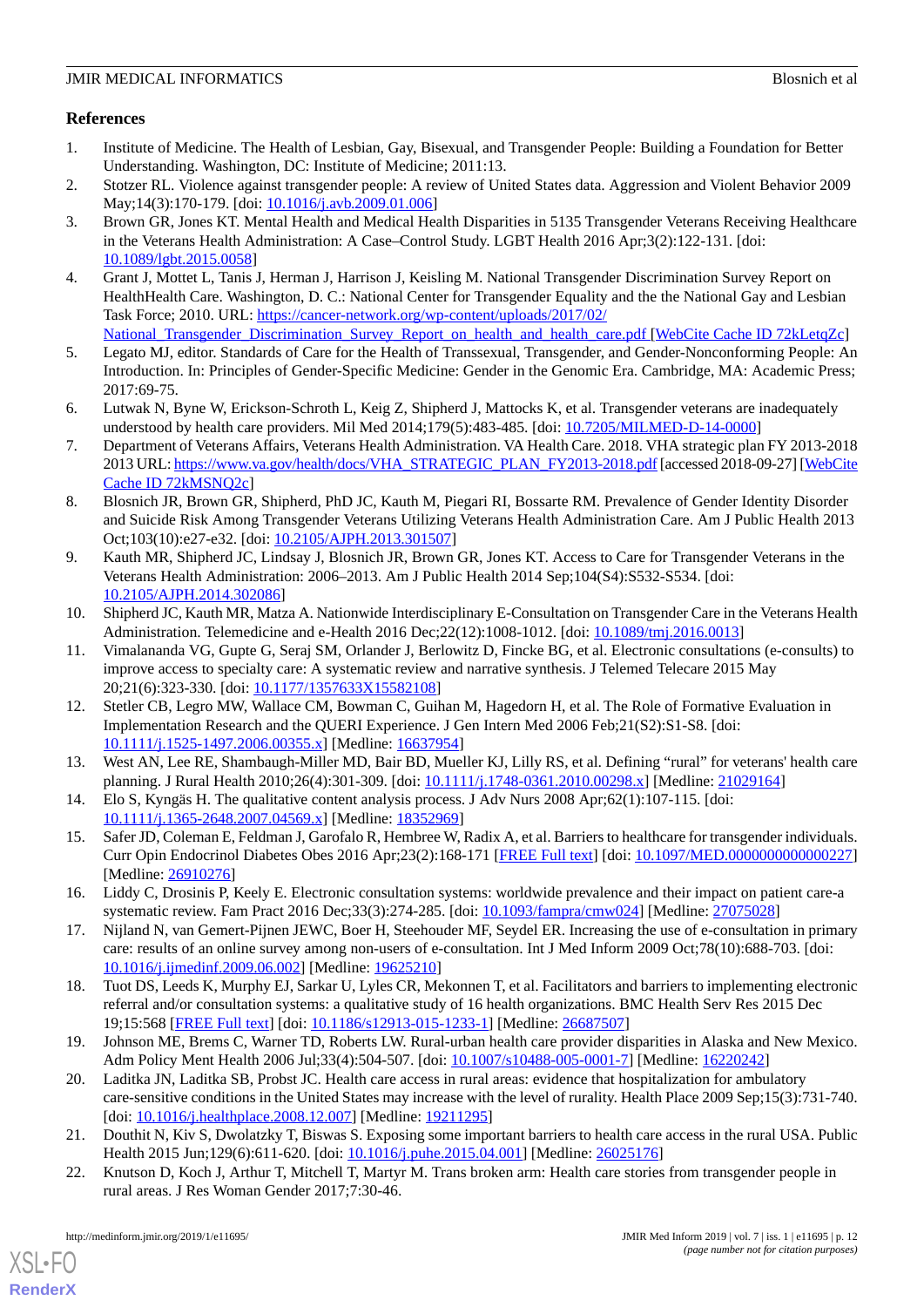- 23. Horvath KJ, Iantaffi A, Swinburne-Romine R, Bockting W. A comparison of mental health, substance use, and sexual risk behaviors between rural and non-rural transgender persons. J Homosex 2014 Jun;61(8):1117-1130 [\[FREE Full text](http://europepmc.org/abstract/MED/24380580)] [doi: [10.1080/00918369.2014.872502\]](http://dx.doi.org/10.1080/00918369.2014.872502) [Medline: [24380580\]](http://www.ncbi.nlm.nih.gov/entrez/query.fcgi?cmd=Retrieve&db=PubMed&list_uids=24380580&dopt=Abstract)
- <span id="page-12-0"></span>24. Bukowski LA, Blosnich J, Shipherd JC, Kauth MR, Brown GR, Gordon AJ. Exploring Rural Disparities in Medical Diagnoses Among Veterans With Transgender-related Diagnoses Utilizing Veterans Health Administration Care. Med Care 2017 Sep;55 Suppl 9 Suppl 2:S97-S103. [doi: [10.1097/MLR.0000000000000745\]](http://dx.doi.org/10.1097/MLR.0000000000000745) [Medline: [28806372\]](http://www.ncbi.nlm.nih.gov/entrez/query.fcgi?cmd=Retrieve&db=PubMed&list_uids=28806372&dopt=Abstract)
- <span id="page-12-1"></span>25. Stroumsa D. The state of transgender health care: policy, law, and medical frameworks. Am J Public Health 2014 Mar;104(3):e31-e38. [doi: [10.2105/AJPH.2013.301789](http://dx.doi.org/10.2105/AJPH.2013.301789)] [Medline: [24432926\]](http://www.ncbi.nlm.nih.gov/entrez/query.fcgi?cmd=Retrieve&db=PubMed&list_uids=24432926&dopt=Abstract)
- 26. Vance SR, Halpern-Felsher BL, Rosenthal SM. Health care providers' comfort with and barriers to care of transgender youth. J Adolesc Health 2015 Feb;56(2):251-253. [doi: [10.1016/j.jadohealth.2014.11.002](http://dx.doi.org/10.1016/j.jadohealth.2014.11.002)] [Medline: [25620310](http://www.ncbi.nlm.nih.gov/entrez/query.fcgi?cmd=Retrieve&db=PubMed&list_uids=25620310&dopt=Abstract)]
- <span id="page-12-2"></span>27. Kosenko K, Rintamaki L, Raney S, Maness K. Transgender patient perceptions of stigma in health care contexts. Med Care 2013 Sep;51(9):819-822. [doi: [10.1097/MLR.0b013e31829fa90d\]](http://dx.doi.org/10.1097/MLR.0b013e31829fa90d) [Medline: [23929399](http://www.ncbi.nlm.nih.gov/entrez/query.fcgi?cmd=Retrieve&db=PubMed&list_uids=23929399&dopt=Abstract)]
- <span id="page-12-3"></span>28. Xavier J, Bradford J, Hendricks M, Safford L, McKee R, Martin E, et al. Transgender Health Care Access in Virginia: A Qualitative Study. International Journal of Transgenderism 2013 Jan;14(1):3-17. [doi: [10.1080/15532739.2013.689513\]](http://dx.doi.org/10.1080/15532739.2013.689513)
- <span id="page-12-4"></span>29. Coleman E, Bockting W, Botzer M, Cohen-Kettenis P, DeCuypere G, Feldman J, et al. Standards of Care for the Health of Transsexual, Transgender, and Gender-Nonconforming People, Version 7. International Journal of Transgenderism 2012 Aug;13(4):165-232. [doi: [10.1080/15532739.2011.700873\]](http://dx.doi.org/10.1080/15532739.2011.700873)
- <span id="page-12-5"></span>30. Obedin-Maliver J, Goldsmith ES, Stewart L, White W, Tran E, Brenman S, et al. Lesbian, gay, bisexual, and transgender-related content in undergraduate medical education. JAMA 2011 Sep 07;306(9):971-977. [doi: [10.1001/jama.2011.1255](http://dx.doi.org/10.1001/jama.2011.1255)] [Medline: [21900137](http://www.ncbi.nlm.nih.gov/entrez/query.fcgi?cmd=Retrieve&db=PubMed&list_uids=21900137&dopt=Abstract)]
- <span id="page-12-6"></span>31. Sanchez NF, Rabatin J, Sanchez JP, Hubbard S, Kalet A. Medical students' ability to care for lesbian, gay, bisexual, and transgendered patients. Fam Med 2006 Jan;38(1):21-27 [\[FREE Full text\]](http://www.stfm.org/fmhub/fm2006/January/Nelson21.pdf) [Medline: [16378255\]](http://www.ncbi.nlm.nih.gov/entrez/query.fcgi?cmd=Retrieve&db=PubMed&list_uids=16378255&dopt=Abstract)
- <span id="page-12-7"></span>32. Rosentel K, Hill BJ, Lu C, Barnett JT. Transgender Veterans and the Veterans Health Administration: Exploring the Experiences of Transgender Veterans in the Veterans Affairs Healthcare System. Transgend Health 2016 Jan;1(1):108-116 [[FREE Full text](http://europepmc.org/abstract/MED/29159302)] [doi: [10.1089/trgh.2016.0006\]](http://dx.doi.org/10.1089/trgh.2016.0006) [Medline: [29159302\]](http://www.ncbi.nlm.nih.gov/entrez/query.fcgi?cmd=Retrieve&db=PubMed&list_uids=29159302&dopt=Abstract)
- <span id="page-12-8"></span>33. Sanchez NF, Sanchez JP, Danoff A. Health care utilization, barriers to care, and hormone usage among male-to-female transgender persons in New York City. Am J Public Health 2009 Apr;99(4):713-719. [doi: [10.2105/AJPH.2007.132035\]](http://dx.doi.org/10.2105/AJPH.2007.132035) [Medline: [19150911](http://www.ncbi.nlm.nih.gov/entrez/query.fcgi?cmd=Retrieve&db=PubMed&list_uids=19150911&dopt=Abstract)]
- <span id="page-12-10"></span><span id="page-12-9"></span>34. Kauth MR, Barrera TL, Denton FN, Latini DM. Health Differences Among Lesbian, Gay, and Transgender Veterans by Rural/Small Town and Suburban/Urban Setting. LGBT Health 2017 Jun;4(3):194-201. [doi: [10.1089/lgbt.2016.0213\]](http://dx.doi.org/10.1089/lgbt.2016.0213) [Medline: [28430020](http://www.ncbi.nlm.nih.gov/entrez/query.fcgi?cmd=Retrieve&db=PubMed&list_uids=28430020&dopt=Abstract)]
- <span id="page-12-11"></span>35. Shipherd JC. Defining Competence when Working with Sexual and Gender Minority Populations: Training Models for Professional Development. Clin Psychol Sci Pract 2015 Jun 18;22(2):101-104. [doi: [10.1111/cpsp.12100](http://dx.doi.org/10.1111/cpsp.12100)]
- 36. Lehavot K, Katon JG, Simpson TL, Shipherd JC. Transgender Veterans' Satisfaction With Care and Unmet Health Needs. Med Care 2017 Sep;55 Suppl 9 Suppl 2:S90-S96. [doi: [10.1097/MLR.0000000000000723\]](http://dx.doi.org/10.1097/MLR.0000000000000723) [Medline: [28806371](http://www.ncbi.nlm.nih.gov/entrez/query.fcgi?cmd=Retrieve&db=PubMed&list_uids=28806371&dopt=Abstract)]
- <span id="page-12-12"></span>37. Reisner SL, Bradford J, Hopwood R, Gonzalez A, Makadon H, Todisco D, et al. Comprehensive transgender healthcare: the gender affirming clinical and public health model of Fenway Health. J Urban Health 2015 Jun;92(3):584-592 [[FREE](http://europepmc.org/abstract/MED/25779756) [Full text\]](http://europepmc.org/abstract/MED/25779756) [doi: [10.1007/s11524-015-9947-2](http://dx.doi.org/10.1007/s11524-015-9947-2)] [Medline: [25779756](http://www.ncbi.nlm.nih.gov/entrez/query.fcgi?cmd=Retrieve&db=PubMed&list_uids=25779756&dopt=Abstract)]
- 38. Wylie K, Knudson G, Khan SI, Bonierbale M, Watanyusakul S, Baral S. Serving transgender people: clinical care considerations and service delivery models in transgender health. The Lancet 2016 Jul;388(10042):401-411. [doi: [10.1016/S0140-6736\(16\)00682-6\]](http://dx.doi.org/10.1016/S0140-6736(16)00682-6)
- 39. Deutsch MB, Radix A, Reisner S. What's in a Guideline? Developing Collaborative and Sound Research Designs that Substantiate Best Practice Recommendations for Transgender Health Care. AMA J Ethics 2016 Nov 01;18(11):1098-1106 [[FREE Full text](http://journalofethics.ama-assn.org/2016/11/stas1-1611.html)] [doi: [10.1001/journalofethics.2016.18.11.stas1-1611](http://dx.doi.org/10.1001/journalofethics.2016.18.11.stas1-1611)] [Medline: [27883301\]](http://www.ncbi.nlm.nih.gov/entrez/query.fcgi?cmd=Retrieve&db=PubMed&list_uids=27883301&dopt=Abstract)

# **Abbreviations**

**e-consult:** e-consultation **EHR:** electronic health record **ICD:** International Classification of Diseases **LGBT:** lesbian, gay, bisexual, and transgender **VA:** Department of Veterans Affairs